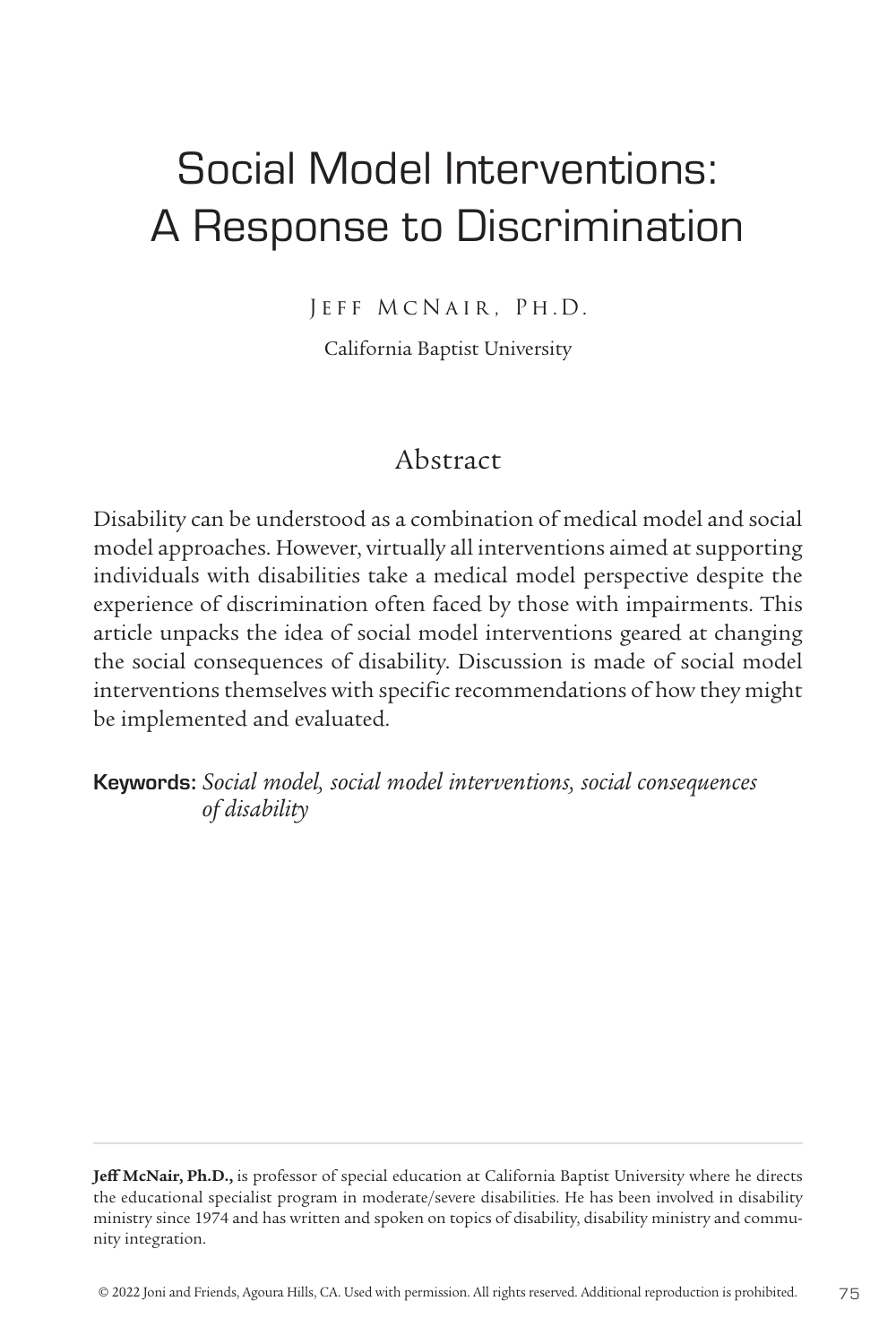#### Social Model Interventions: A response to discrimination

There are times when all the world's asleep The questions run too deep For such a simple man Won't you please, please tell me what we've learned I know it sounds absurd Please tell me who I am (Supertramp, 1979)

# Understanding the Social Model of Disability

In thinking about the social model of disability, one is confronted with the concept of discrimination. That is, disability is understood as the experience of discrimination because of a personal characteristic that an individual has, that society perceives negatively and then translates into negative behaviors towards the individuals having that characteristic (Oliver, 1990). In my (2016) juvenile fiction work, Meowoof, I refer to this negativity towards others as "the Grumble." It is something that everyone carries within themselves and is evidenced in behaviors expressed toward someone who is different from oneself. This difference is perceived negatively. This results in social model responses and the significant assumptions that underlie this model.

The social model assumes what it needs to prove: that disabled people are oppressed… However, the social model defines disability as oppression. In other words, the question is [align]not whether disabled people are oppressed in a particular situation, but only the extent to which they are oppressed (Shakespeare & Watson, 2010, p 60-61).

While in no way denying the presence of discrimination toward persons with disabilities, one should ask questions about what Owens (2015) referred to as the "normative framework" (p. 1253), the "normative orientation" (p. 1253), a "defensible normative goal" (p. 1253) or a "normative basis for judgment" (p. 1278).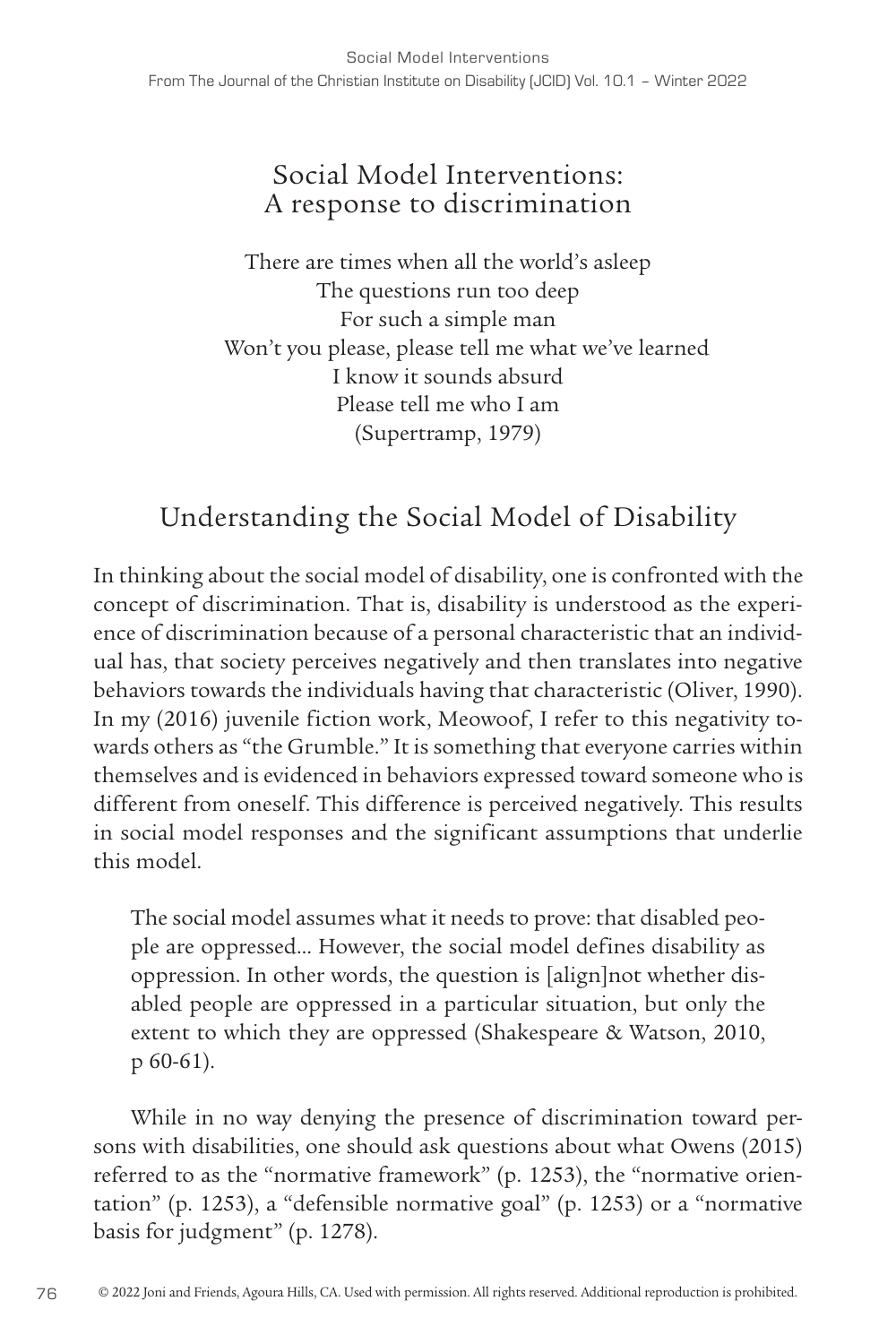What is the baseline for interactions among people with disabilities, the baseline for interactions among those without disabilities and the baseline for interactions among those with and without disabilities together? Discrimination on the basis of impairment occurs among those with impairments as well. It can be useful politically for persons with disabilities to group themselves together; however, persons with disabilities are as heterogenous a group as people without disabilities. It is not the intention here to say that people are different; however, their experience, particularly within larger society, can indeed be different on the basis of a characteristic that has been elevated to a level of relevance it likely never should be given. If I use a wheelchair, then my perspective on accessibility is relevant. If I share that I experience devaluation because I use a wheelchair, that is also relevant. If I struggle with God's purposes for my life experience, it would also be relevant to help me understand a biblical perspective. However, beyond that my wheelchair use should be irrelevant in terms of me being chosen as a friend or being given opportunities to express my gifting, or be in positions of leadership, etc.

It would seem that once this baseline for interaction between people is known, we can then ask, what could be an alternative and normative baseline (assuming there is one) that we are seeking to achieve? Perhaps even an alternative intuition. Instead of my response to differences being "the Grumble," perhaps a different response might be learned to the point of being intuitive. How does this preferred baseline compare with that among those with and without the characteristic called disability/impairment? Do all devalued people experience the comparatively negative differences between these two broad based interactions in the same manner?

If we desire to plan for change, we could try to understand what is behind this form of discrimination in the first place. We might begin with a critique of Oliver (1990) who initially described the social model.

In his development of the social model, Oliver (1990) argues that capitalism is the cause of this oppression. This is very hard to support: disabled people are not competing for scarce goods in a marketplace. Whilst much of the disadvantage encountered by disabled people is experienced economically, at its root, it cannot be explained as economic exploitation. The social model, by seeking to fit the complex actuality of lived experience into narrow formal categories and reducing everything to oppression arising from material social barriers, has created distance between theory and disabled people's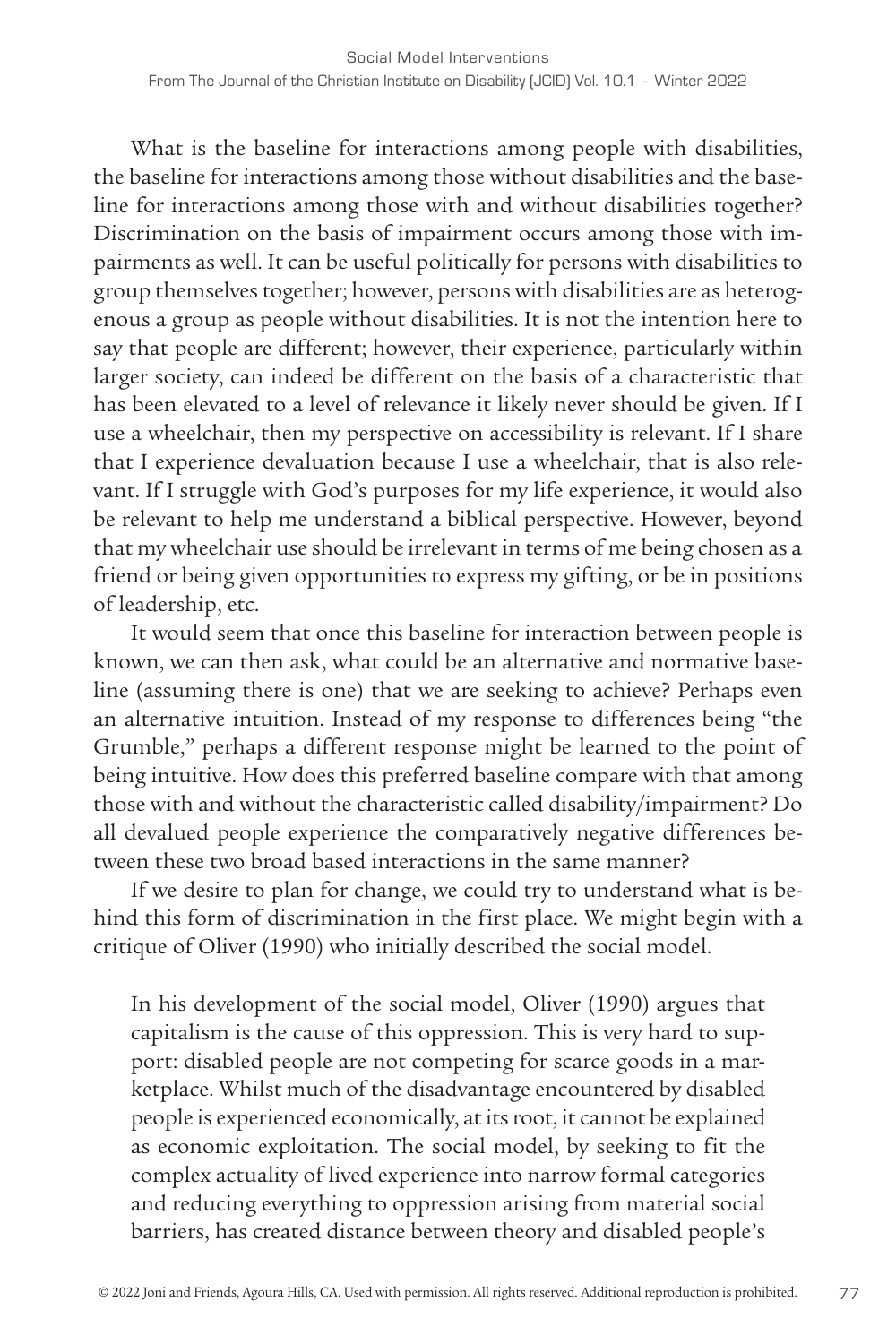own experiences. Too much is left unexplained. The social model produces generalizations which seek to explain everything and, along the way, homogenize diversity of disabled people's experience (Shakespeare & Watson, 2010, p. 61).

If we are truly desiring change, Shakespeare and Watson (2010) help us to determine what we are desiring change from and what are we desiring change to. It can be difficult for me to determine whether my experiences are experiences typical of all people, or reflective of responses to a personal characteristic that I carry. If someone cuts me off on the freeway and flips me off, is that because I am a white male, or because I have a California license plate, or because my car has a political bumper sticker on it? It may be that is just the way it is in the world and has nothing to do with me, but everything to do with the way people in society are socialized and act toward everyone. But I could conclude, rightly or not, that it was a reaction to my California license plate and live in the belief that people don't like me because of that. Yet upon reflection I find that other people have had this cutting/flipping off experience who are not from California, so likely this is an aspect of the normative, baseline way that some people treat others independent of the receiver's personal characteristics. There are therefore aspects of bad treatment by people which are generic and there are other aspects of bad treatment by people that are motivated by some form of discrimination. Legal experts will at times try to make this kind of distinction using the term "hate crime." Was someone the victim of violence just because they happened to be in the way of something someone wanted, like money? Or were they the victim of violence because of a personal characteristic that they have that was the motivation for the violence toward them? These determinations are often extremely difficult to make, and too often are made on the basis of a political motivation.

It is important to understand that using the term "politics" or "political" is not exclusively in reference to political parties in America. By politics, we mean, relations between people, particularly in reference to the expression of power. Owens (2015) tells us

the politics of disablement in some critiques focus on oppression as the main component of disability. Oppression is a nebulous concept, poorly understood and undertheorized; indeed, little is known of how oppression moderates the relationships between culture,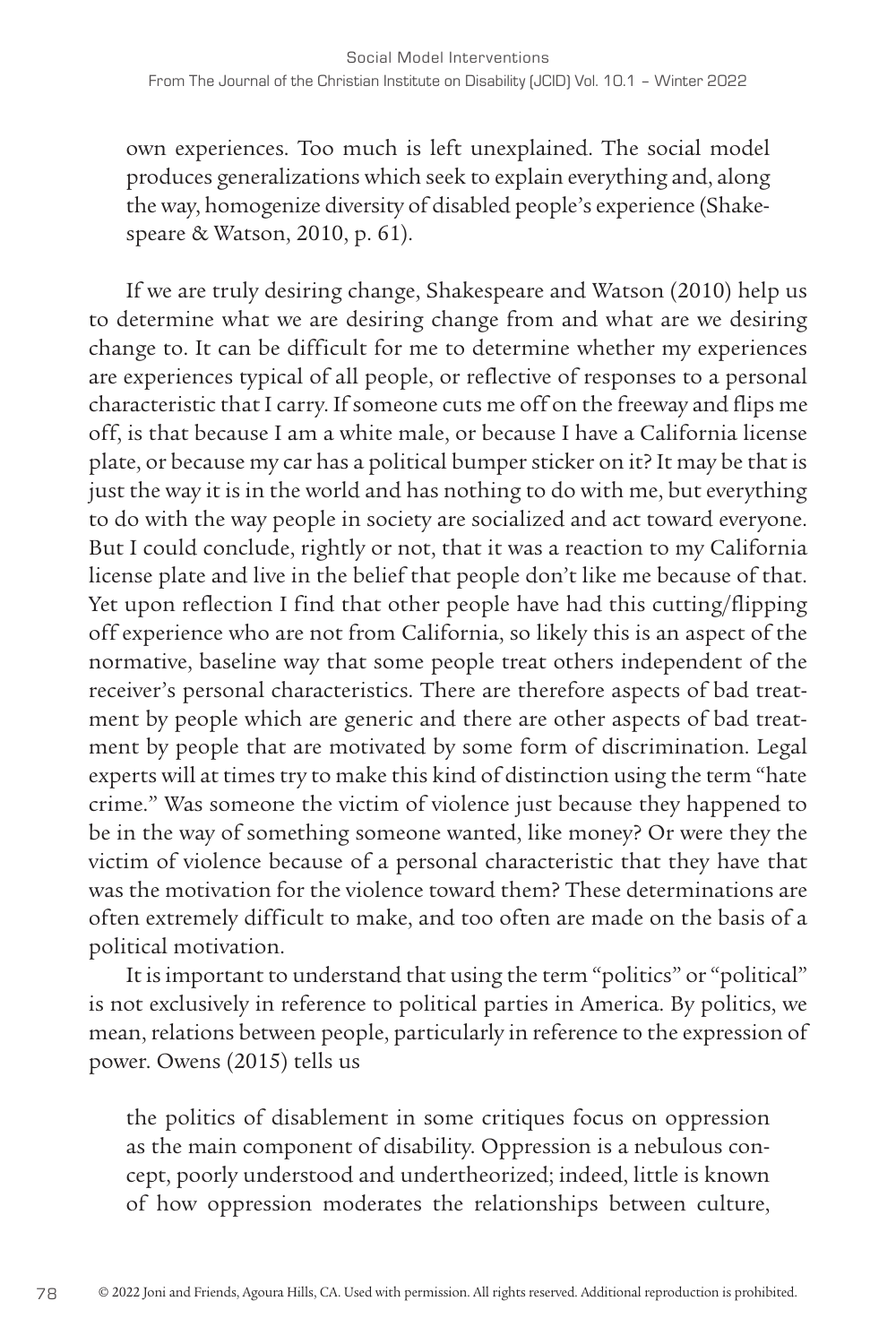language and socialization (Hughes 1999, Imrie 1997, Shakespeare 1994) (p. 389).

I may endeavor to facilitate kindness among everyone, which is a good task. But I may also focus my efforts on changing attitudes toward a particular group of people who experience empirically determined higher levels of discrimination. Do those with disabilities too often experience a heightened level of discrimination? I am confident that they do. The question then becomes how do I intervene, responding to a social model understanding of disability in society generally and in a way that particularly improves life for the group experiencing discrimination?

# Devaluation

In his social role validation theory, Wolfensberger (1998) attempted to get very specific about what devaluation entails. He did this in describing "The bad things that typically get done to devalued people" (pp. 12-21), sometimes referred to as the 18 wounds. But he also provides an interesting and intuitive way of understanding devaluation. He states,

because any of these characteristics or conditions may be associated with people, those people who are seen as having devalued characteristics and conditions will themselves become societally devalued, i.e., they will become objects of social devaluation. Thus because poverty is devalued, so are the poor. Because oldness is devalued, so are the elderly. Because illness is devalued, so are the seriously ill, the chronically ill, and the terminally ill. So in order to understand *who* is apt to be devalued in our society today, we must become very aware of *what* our culture values positively, and *what* it therefore devalues (Wolfensberger, 1998, pp. 7-8).1

It is arguable then, that people are socialized into the devaluation of others, and people who are unable to be what the dominant society values will experience devaluation by that same society. Sometimes people with impairments will not be able to engender what society values. Thus oppression, discrimination and other negative experiences will follow them if only for that reason. So maybe as a first step, I should try to change what is valued.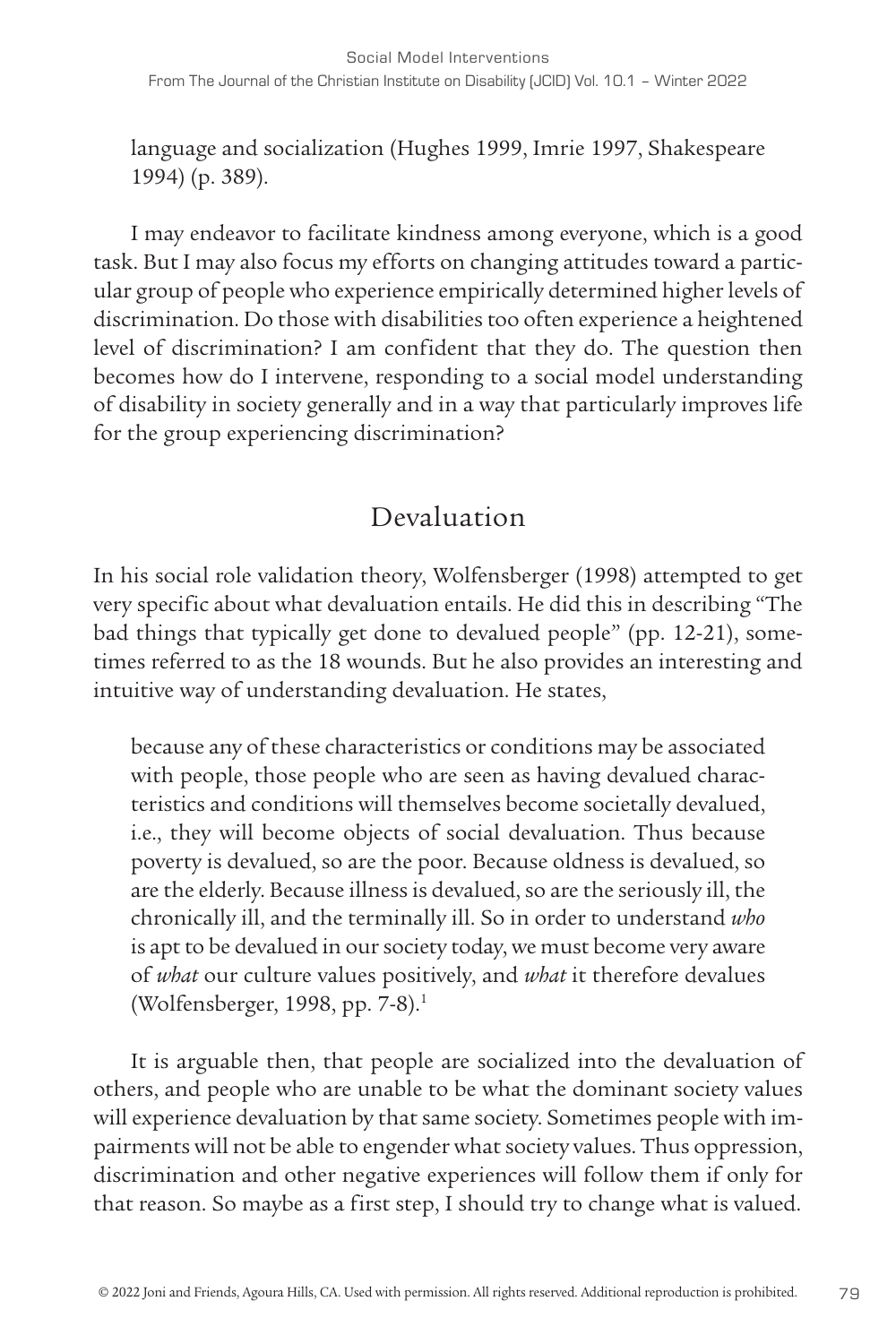# A Normative Framework

In determining a goal, I might try to attempt to understand what is normative. Normative does not mean good. Normative means that which might be considered typical in human experience. Years ago, I was involved in a project to determine the percentage of time workers typically are on task in local businesses. In teaching students with disabilities, generally the goal was 100% of the time at work on task. We decided to study, in an action research kind of way, what might be the actual time on task. Our research was never published, however, but anecdotally we observed that it was much less than 100% of the time. This then guided future goals for facilitating time on task, when at work, for our students.

The same kind of determination might be made for aspects of life like friendship. I once again did an informal survey among university graduate students in classes that I taught. What I observed was that friendships between my students and their friends from high school varied widely. A minority continued to have face to face contacts, more maintained a degree of contact through social media, but many also had little to no contact with those friends. This is the kind of normative, though empirically limited, information that can influence goals and interventions. Obviously graduate students are a unique group of people. However, my assumption about the long-term nature of high school friendships was not supported. More truly empirical research would need to be done, but these observations caused me to hedge my assumptions that the development of friendships among students with and without disabilities in high school would lead to interactions that would last long term into the future. Assumptions which seem logical or intuitive are not always borne out by data. Perhaps assumptions about what discrimination is and what it looks like would benefit from more empirical study. As Samaha (2007) states,

there is no way to set priorities, make unavoidable tradeoffs, or confront cost issues without a normative orientation… The social model of disability, for its part, has been a source of revelation and inspiration for action. It can dispel uncritical assumptions that disadvantage is natural and necessary, which is no small accomplishment. But we ought to know precisely what the model can and cannot accomplish (p. 1253).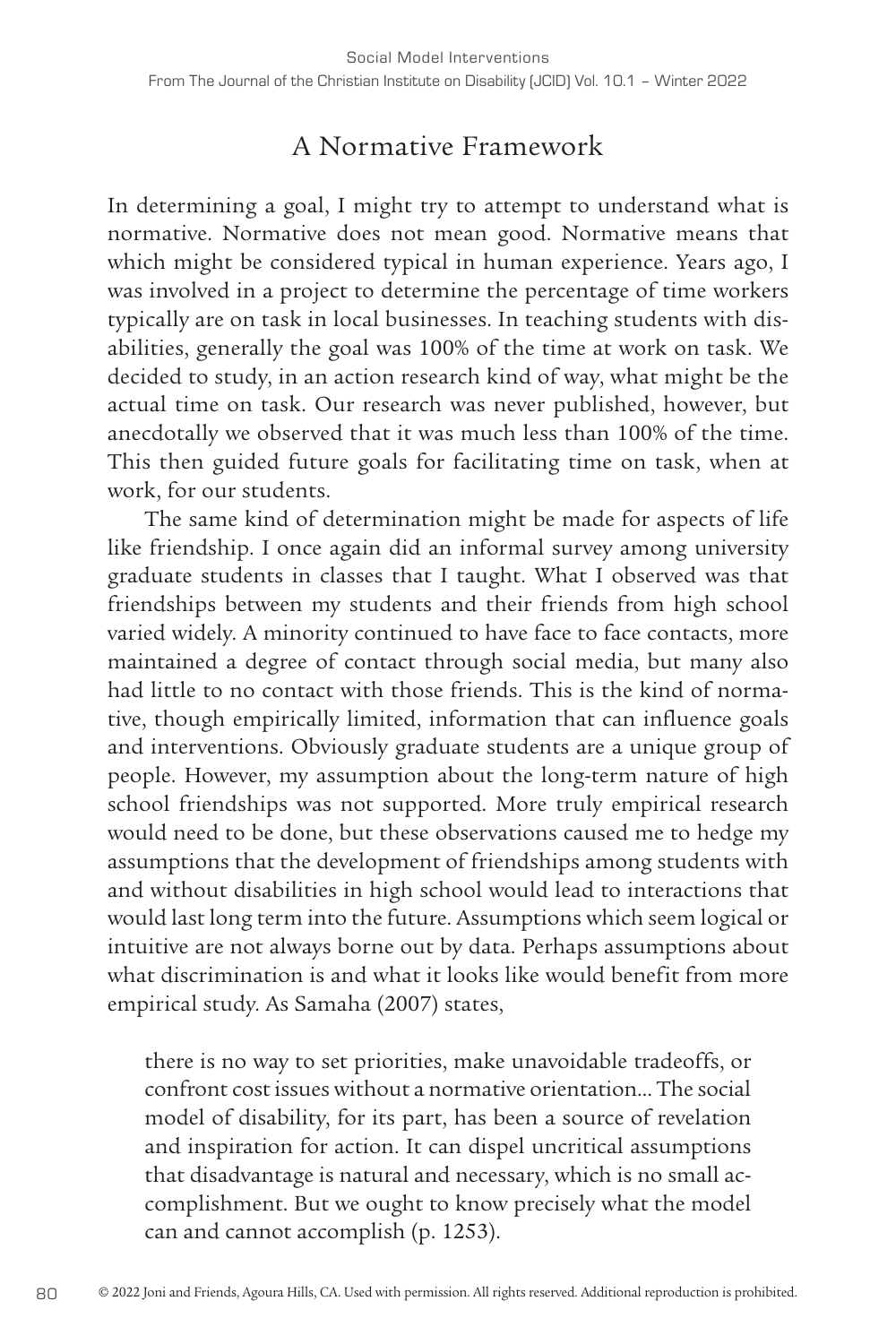How might we dispel the notion that disadvantage is natural or necessary? There is a huge difference between something being natural and the same thing being necessary. Natural implies that something developed in a particular way that has come to be accepted. Perhaps like a culture. We will address culture briefly later in this paper. Natural is not necessarily good. Arguably, current, natural cultural practices may be the greatest barrier to change. However, the term necessary implies that things are the way they are because they achieve a particular end. One could wonder what ends are achieved by discrimination towards those with disabilities, causing someone to think that discrimination is necessary. What happens if there are no changes in the life experience of persons with disabilities? Perhaps less taxes continue to be allocated, or politicians and other leaders could go on being less humanitarian in their spending practices. Less might be demanded of people toward their neighbors whose integration might demand a greater degree of dependency on others. Even the expectation of friendship might necessitate distancing from persons with disabilities. In order that no demands to be placed on me as an individual to care for others, it is necessary that paid for services are provided by the government and those people hidden from me. This perspective in part underlies the human service mega-system which is invested in things remaining the same (McNair & Rhodes, 2020, regarding comments from Wolfensberger, 1998, and O'Brien & O'Brien, 1992). If I were to actually interact with people with disabilities, I might also be saddened by viewing their segregated lives which are too often lived in poverty. Perhaps then it is "necessary" that I be protected from that. In that way, things can stay the same and as in the Supertramp quote at the start, all the world can remain asleep. It is truly sad that as evidenced by their actions, even human services are satisfied with the way things are - their priorities are evidenced by their behaviors.

Samaha (2007) goes on to say that there are insights that need to come from a different group about the experience of disability.

There is another oversight in the scholarship, but this weakness underestimates the social model's implications. When the model is doing work within a normative framework, its insight may help suggest a class of decision makers different from the group that other perspectives suggest (p. 1254).

There are reasons why people from groups experiencing discrimination will say things like "nothing about us without us." People like me,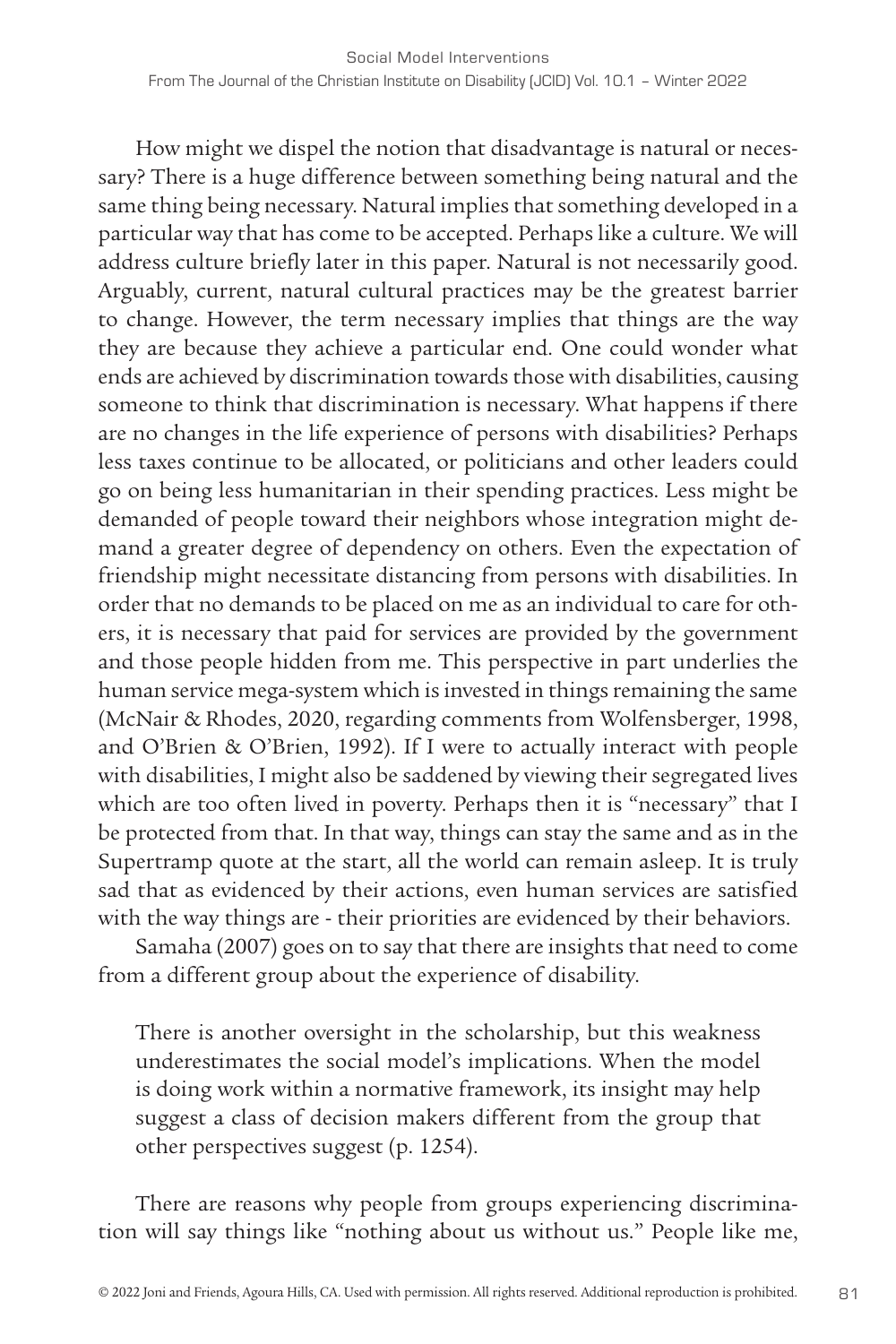the author of this article, can do our best to advocate for those with a characteristic that people use to devalue them. However, one of the best things I could do to facilitate the valuing of those with disabilities would be to get them a seat at the table. To help people who have been devalued to use their voice. That could result in a different set of assumptions being considered necessary.

### The Experience of Disability

Clearly there are mitigating factors that make the experience of disability different for some people than for others. One's place of birth, government, religion, wealth and so forth may impact devaluing experiences causing them to be different, although the personal characteristics between people across these differences may be the same. To have cerebral palsy in Zambia is much different than to have cerebral palsy in America.

Defining impairment and disability in terms of their consequences may exclude people with cognitive impairments, acquired impairment, and fluctuating impairment; failing to consider that their experiences of externally imposed restrictions may not be similar to those of people with physical impairments. Some people who are impaired may not experience disability and this has been termed the 'disability paradox' (Albrecht and Devilieger, 1999) (Waldschmidt, 2015, p. 389).

The causes of oppression can be oversimplified or described in a manner self-fulfilling for one's particular political or personal narrative without taking broader implications into consideration.

In the bestseller Red Rising (Brown, 2014), an evil character known as the Jackal is captured by the protagonist, Darrow. Darrow pins the Jackal's hand to a table with a knife. The only way the Jackal can go free is if he cuts off his own hand. Darrow thinks he has trapped him. But the Jackal is from one of the wealthiest families in the universe. This is how series author Pierce Brown describes the Jackal's perspective in having to cut off his own hand.

He sighs. "I told you. I am something different than you. A hand is a peasant's tool. A Gold's tool is his mind. Were you of better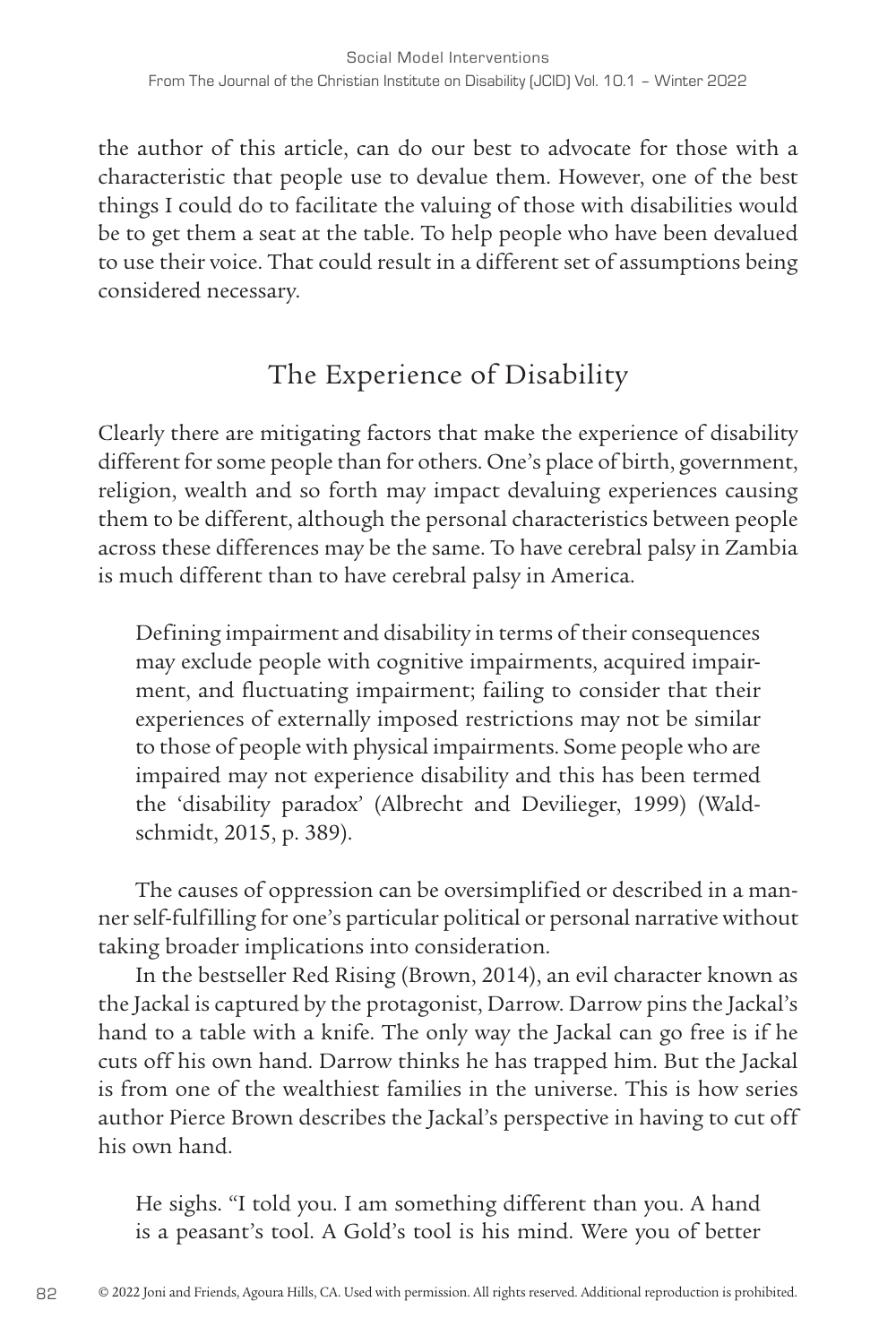breeding, you may have realized this sacrifice means so very little to me" (p. 349).

To a person of great wealth (although also disturbed emotionally), a hand is not critical for employment or having money or living life. This is just one example of how disability can be perceived differently based upon the mitigating factors one may have at their disposal. Even the most basic of questions then get put on the table.

For example, are all people with impairment disabled? What if an individual does not experience disablement, because their impairment is hidden, or they experience no barriers? What if, because of other dimensions of their experience, for example their wealth, they do not need to rely on public transport, public housing or welfare benefits? If they are not oppressed, are they then still disabled? Disability does not have the same salience for everyone with impairment (Shakespeare, 2004, p. 14).

This implies then that the oppression/discrimination impact of disablement might be nuanced, even mitigated, for example, by having wealth.

#### Religion and Social Model Interventions

As with the social model, Wolfensberger (1998) in laying out his theory of Social Role Valorization (SRV) largely attempted to describe the way things are. It is as if he took a snapshot of a place and showed it to you saying, "this is what this place looks like." It would then be up to you to determine what you would do with the knowledge of the characteristics of the place in the picture. Will you visit it? Will you forget about it? The picture is just a picture. It is up to you to decide. Through SRV, the experience of devaluation is explained by Wolfensberger. He holds that image out to the reader and ostensibly challenges the reader to decide what they will do with that information. He says that what someone will do will with the information, will be based upon their "religion."

I want to emphasize again that even though SRV is the practical application of the knowledge of social science, such an application must be guided by values–and, therefore, some form of de facto religion.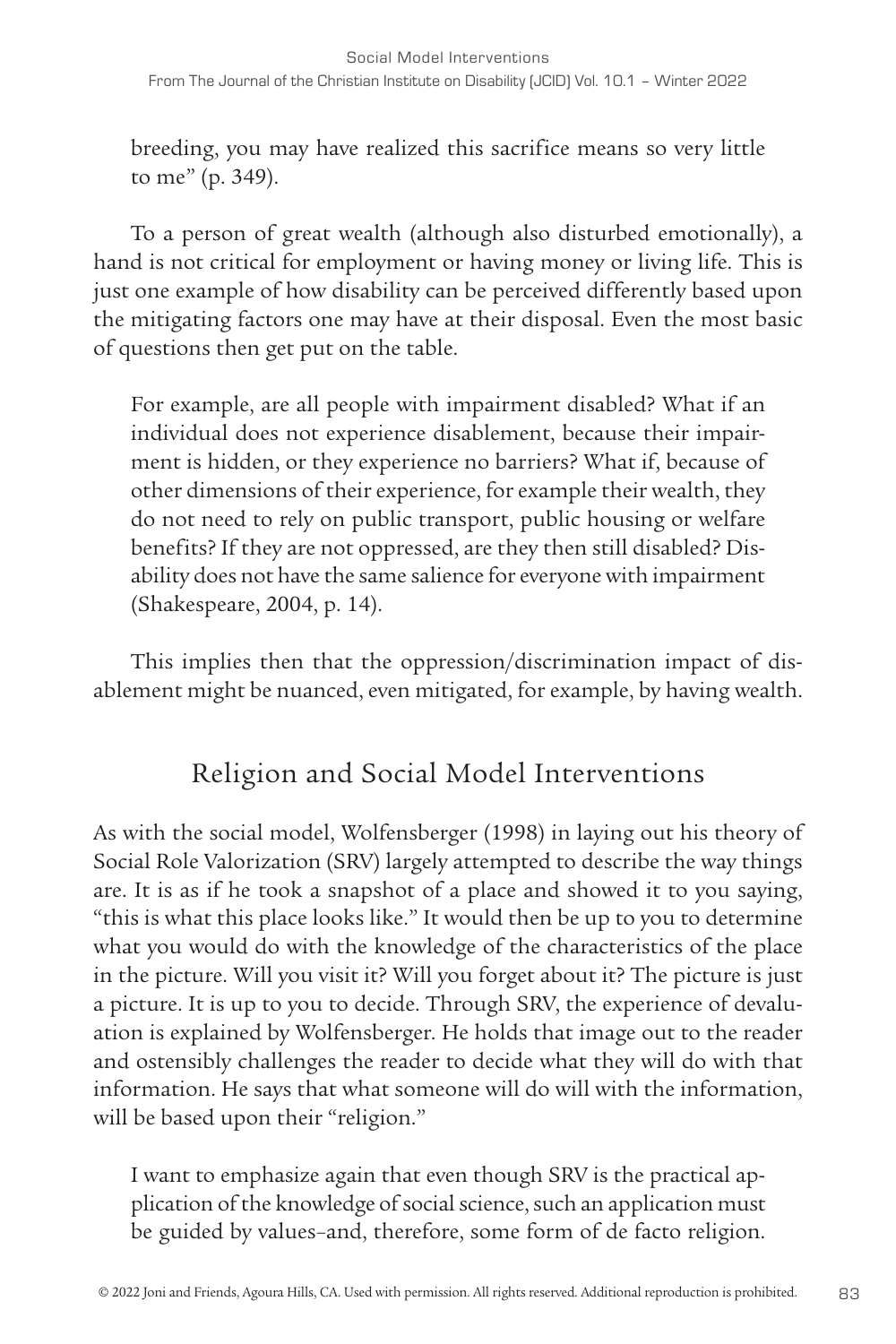Social Role Valorization mines a wide range of sociology and psychology, it explains an entire range of phenomena around social valuation and devaluation, it predicts what will happen to people when they are subject to certain valuing or devaluing conditions, and it offers guidance as to what one might be able to do about any of this if one so chooses. But whom one decides to value or devalue, and for whom one decides to seek more positive roles, valuation, and life experiences in society, and how far one wants to pursue this–these are all de facto religious decisions, not scientific ones, as explained in more detail in Wolfensberger (1995) (Wolfensberger, 2012, p. 61).

Others would agree. Owens (2015) makes a similar point about social constructions.

Social constructions may criticize, challenge or destroy some area that they dislike in the established social order of things, but in doing so they merely describe relations rather than change them (Owens, 2015, p. 391).

Should we be able to clearly describe the discrimination implied by the social model, that information will have mixed outcomes.

Although the social model is one way to define disability and a field of inquiry, it is not a disability policy. Deciding how to respond to "disability" depends on a normative framework that cannot be supplied by the model. This framework might be libertarian, utilitarian, egalitarian or some combination thereof, or something else. The social model itself, however, has essentially nothing to say about which framework to use (Samaha, 2017, p. 1252-1253).

It could be that social model descriptions have had little effect on changes in the experience of persons with disabilities. Knowledge does not require action. Even if action is embraced at some level, it can be limited by competing political views. "I want people to have better lives, but not if that means that better lives are achieved through the efforts of people I don't agree with politically." "I'd rather people experience ongoing discrimination than good things in life if it conflicts with my political perspective." Additionally, knowledge might lead to the opposite of the prosocial responses desired. As Samaha (2007) has stated,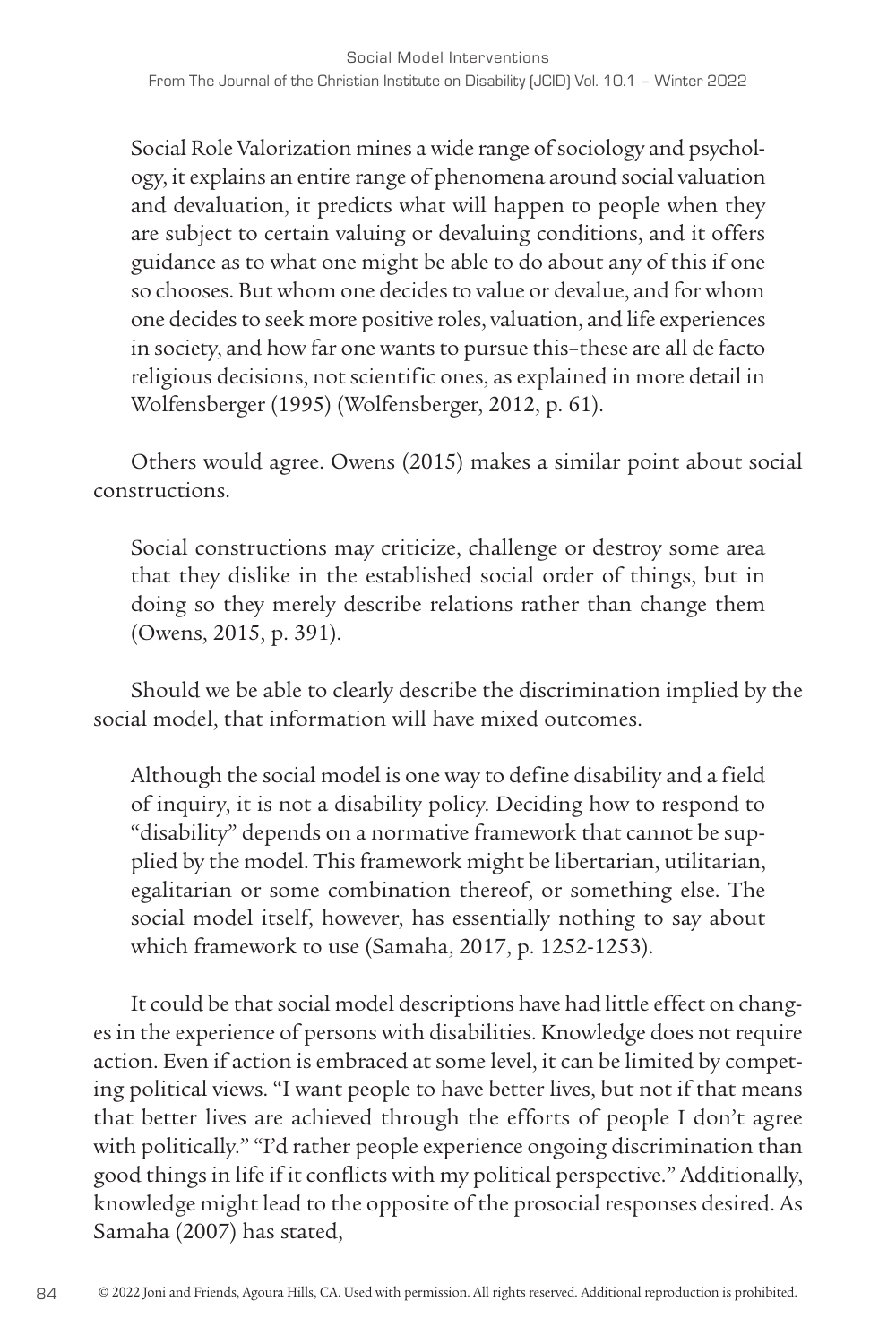Consider the ADA. Whatever positive results it might deliver to its class of beneficiaries, libertarian theory directs us to protect the choices of people who would rather not interact with mentally or physically impaired people. Whether a vast majority of the political community disagrees with those preferences is irrelevant (p. 1288).

It is true that describing something is not the same as creating a policy. But a clear understanding of a situation should be the first step in the development of policy. I believe in Wolfensberger's case, it was his desire that information from SRV would be used in prosocial ways to better the experience of devalued people. But other responses could be imagined.

One really cannot mandate things like friendship, altruism or compassion. Does that imply, therefore, that there are no interventions that could address social model, (i.e. discrimination) experiences? There are those who seem to think so: "this Article claims that the model, like all social construction accounts, has essentially no policy implications" (Samaha, 2007, p. 1251). But obviously, not everyone agrees with this conclusion.

Wolfensberger understood that the mutual contributions of SRV and Christian values could be a powerful pro-social combination: applying SRV to an arena which should be informed by Christian values (but may not be), while applying Christian values to guide and evaluate the results of SRV's empirical data to change culture, SRV points to the "what" that perhaps needs to be changed, while the Christian perspective provides the "why" one engages in efforts at cultural change (McNair, 2018, p. 84).

 One's "religion" truly will impact what they will do with information, particularly when people are being oppressed and devalued. As stated, it is truly sad that professionals seem to be satisfied with the way things are.

In recent years, cultural anthropology (Vester, 2009) has preferred to apply a broader approach, according to which culture denotes the totality of "things" created and employed by a particular people or a society, be they material or immaterial; objects and *instruments, institutions and organizations, ideas and knowledge,* symbols and values, meanings and interpretations, narratives and histories, traditions, rituals and customs, social behaviour, attitudes and identities. If cultural studies uses such a general understanding of culture, it will not focus only on symbols and meanings, but investigate the relations between symbolic (knowledge)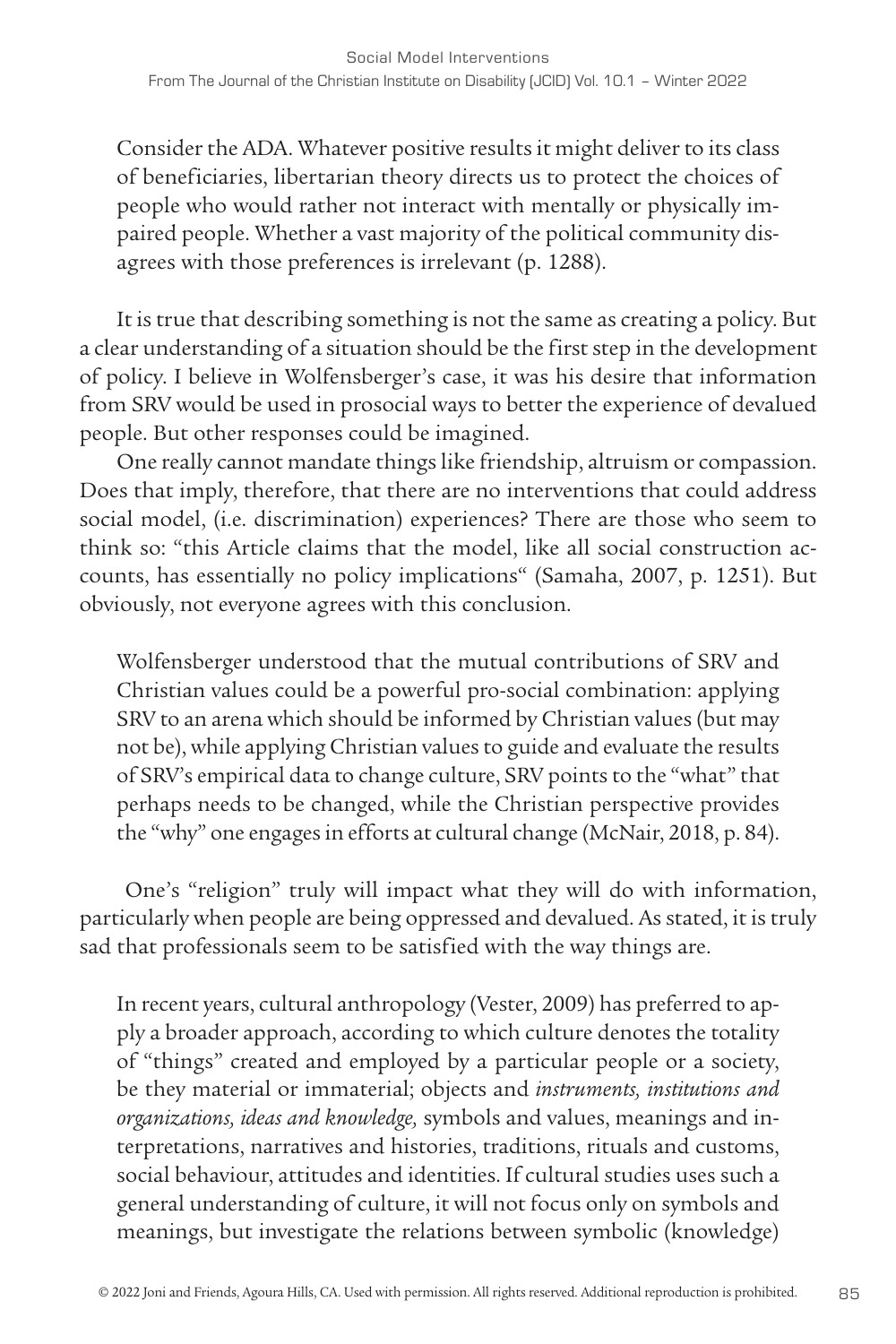systems, categorization and institutionalization processes, material artefacts, practices and "ways of doing things", and their consequences for individual members, their social positions, relations and personal identities (Waldschmidt, 2018, p. 71).

Each of the above might be addressed by some form of social model intervention. But to be clear, what might be characterized as a social model intervention?

#### A Social Model Intervention Process

One way to consider a starting point is Owens' (2015) clear summary statement. "An individual is evaluated and labelled through a process of power which then serves to separate them from mainstream society, education, work or social interaction, because they deviate from the dominant norm and difference is not valued" (Owens, 2015, p. 386).

The perceived difference and the accompanying devaluation are both at issue here. We can begin by trying to change perceptions of difference. Are there differences between people? Of course there are. Among many differences, some relate to personal impairment. One of the interventions regarding this aspect of disability is to communicate the commonality of impairments. Obviously as one gets older, impairment is at least as common as a lack of impairment. There are estimates that 45% or more of those over age 60 have some form of impairment (Kraus, Lauer, Coleman & Houtenville, 2018). The Centers for Disease Control and Prevention (2018) also indicates that approximately 26% of adults in the United States have some type of disability. So, the occurrence of this difference can be thought to be less common than it is. The common nature of disability in families is suspected to be more the rule than the exception. Understanding the commonality of disability could be one very general social model intervention.

Another area is to help people understand that just because someone has an impairment should not imply that their lives have less worth than those who do not. As Shakespeare (2004) states,

when it comes to impairment, I am not a relativist. I believe that most impairments of body or brain are real, and that many of them are pathological. I do not accept the negative valuation of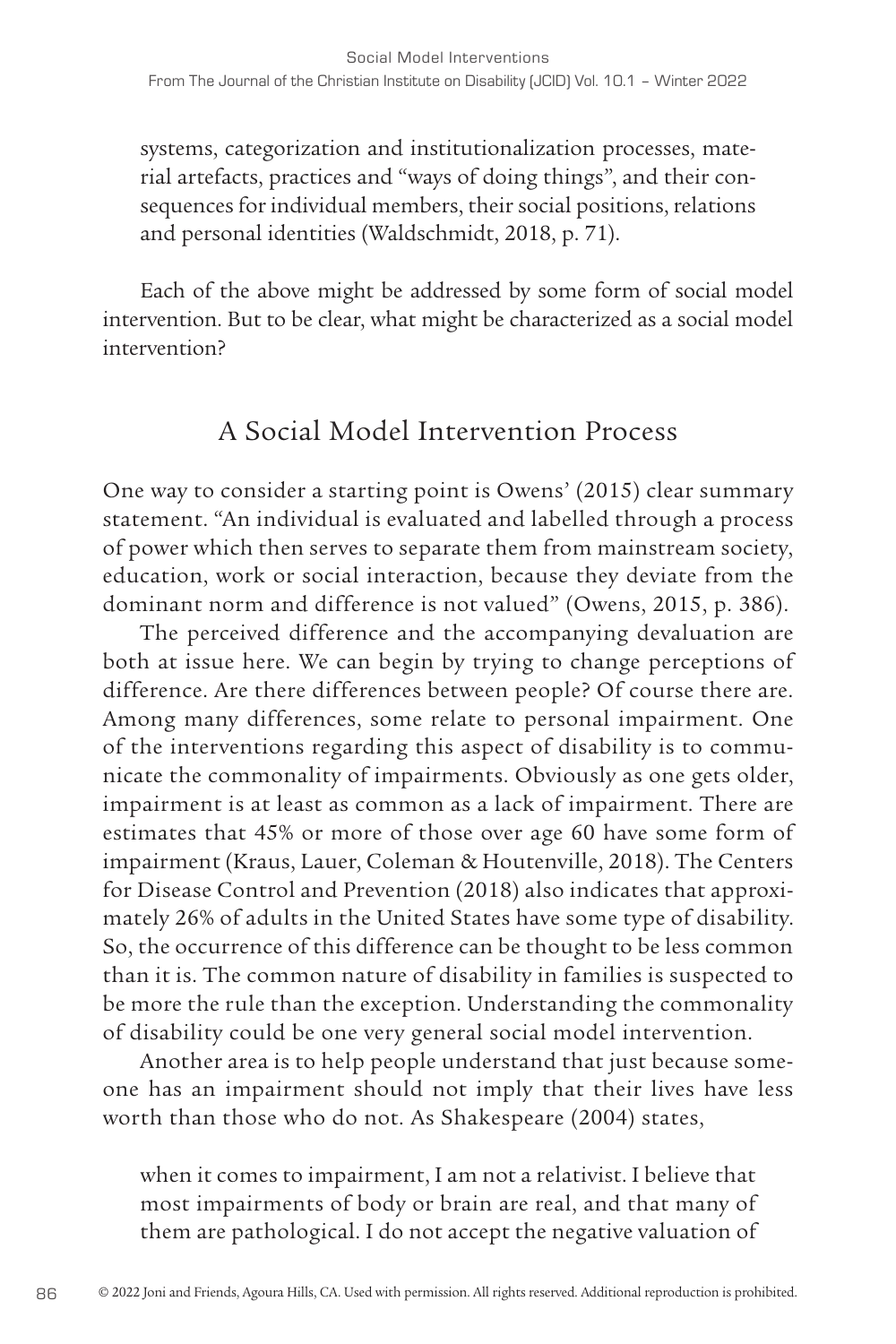impairment and illness in much of the medical literature, the so-called 'medical tragedy' model. I do not think impairment makes a life not worth living. I do not believe impairment is necessarily a worse problem than other social obstacles. I do not even believe that impairment is more of a problem for people than the disabling society in which they live. But I do believe impairment prevention is desirable, and I can quite understand why people would rather not become impaired, and why many will actively seek a cure (Shakespeare, 2004, p. 18).

It is not antithetical to both seek to avoid impairments, while at the same time holding all people impaired or otherwise, with equal value. From a Christian perspective, this begins with the understanding that all people are created in the image of God. God's love for them and valuing of them begins there. The Bible tells us we are not more or less loved by God on the basis of personal characteristics. If we were to love like God, it would be the same with us in relation to those around us. This valuing and loving of others should result in some specific behaviors and not result in some other behaviors. Social model interventions can work to address both the perceived commonality of impairment and the devaluation by society.

A strictly materialistic understanding of the social model can be limiting. It is as Shakespeare & Watson (2010) stated, "…at its root, it cannot be explained as economic exploitation" (p. 61). That does not mean that we might endeavor to intervene in materialistic, economic ways. It is just, "by seeking to fit the complex actuality of lived experience into narrow formal categories and reducing everything to oppression arising from material social barriers, has created distance between theory and disabled people's own experiences" (p. 61). One could actually wish that discrimination was exclusively economic exploitation as it might be easier to address. Arguably, the discrimination goes much deeper. As stated, we likely need to follow Waldschmidt's (2018) lead when he states, "I argue for a rigorously relational perspective" (p. 74).

#### Introduction to Social Model Interventions

We have already alluded to ways in which social model interventions might be undertaken. However, let's be really specific about a process for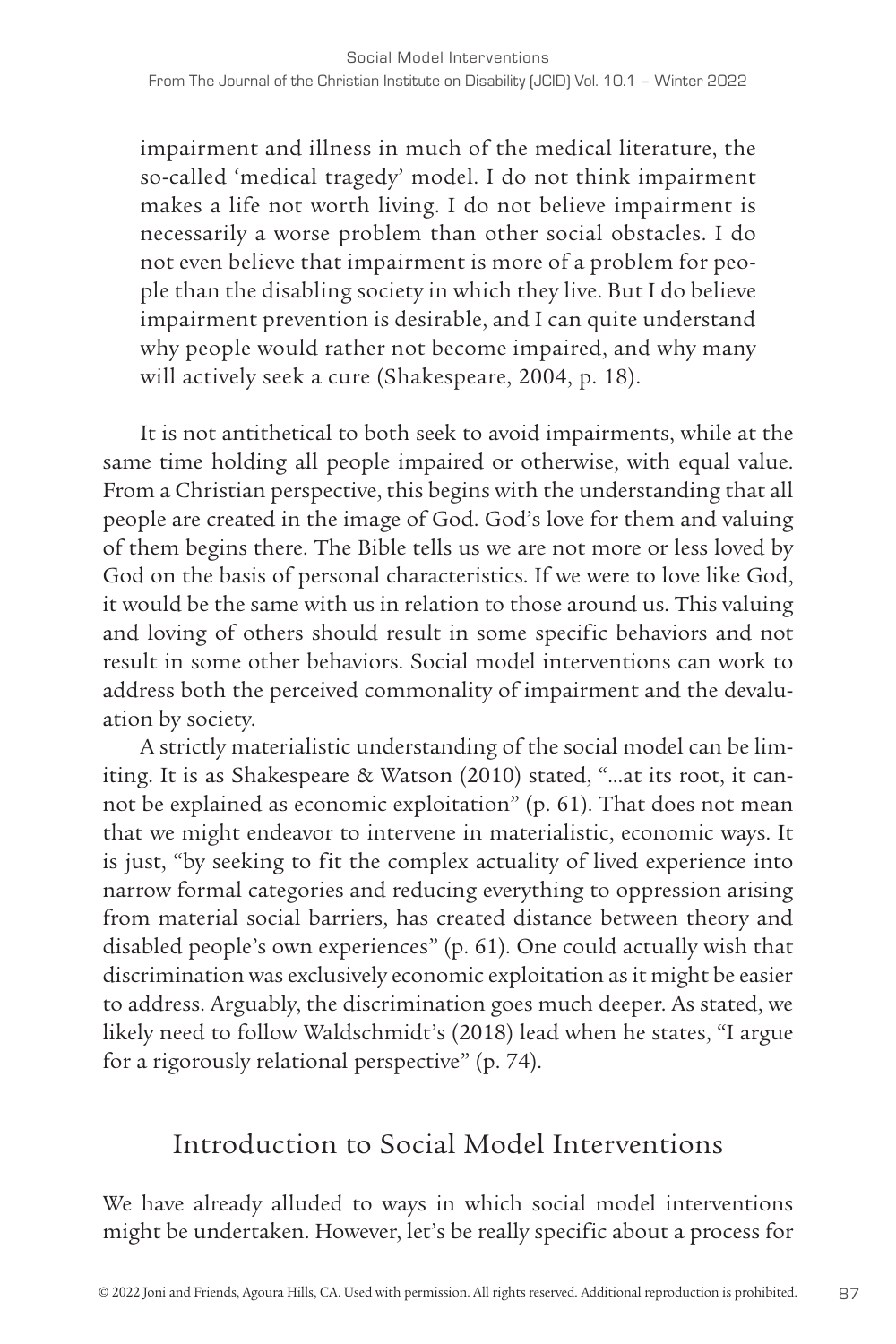introducing these efforts at change. We could begin by identifying some potential interventions. For the purposes of this discussion we will introduce two. We would then propose venues for the introduction of the interventions. Having these two initial steps in mind, we would then consider the costs associated with the intervention. This might be a determining factor as to whether one would move forward in implementing the intervention or not. That is the next step. Are the benefits/outcomes worth the costs? That analysis will be different for different people as we will see in our discussion. Finally, we would implement the intervention and evaluate our efforts. We now look at each of these steps in more detail.

#### 1. Identify/Determine Interventions

Rappaport (1977) discussed foci that one might consider in designing interventions. He said one might intervene at the individual level, the small group level, the organizational level and/or at the societal level. Social model intervention strategies might be envisioned at each of these levels. Recall that in these interventions, we are attempting to address discrimination or the experience of oppression. To a large extent, we are attempting to change attitudes. We desire to prevent or stop discrimination and if we can't do either of these, at least attempt to attenuate it (Wolfensberger, 1998). If one were to intervene at each of these levels, a variety of efforts might be envisioned.

At the individual level one might work on self-perceptions of the individual being devalued. When working in Uganda, the author met a middle-aged man who experienced paralysis post-polio. In response to my teaching, he said "I know that my life has value. I know for example I am created in God's image. However, because of the way I have been socialized in my culture, I can't get rid of the idea that I was cursed or did something wrong." Interventions at this level can result in empowering people who have been devalued to gain courage to advocate for themselves and potentially confront oppression. Arguably the strongest voices against oppression and discrimination come from people having the characteristic that society sees as relevant in their devaluation.

At the small group level, one might work with families to help them better understand their family member with impairments as well as the dynamics of their family. The author once met a man whose son had been injured in an industrial accident. The father now would say that he had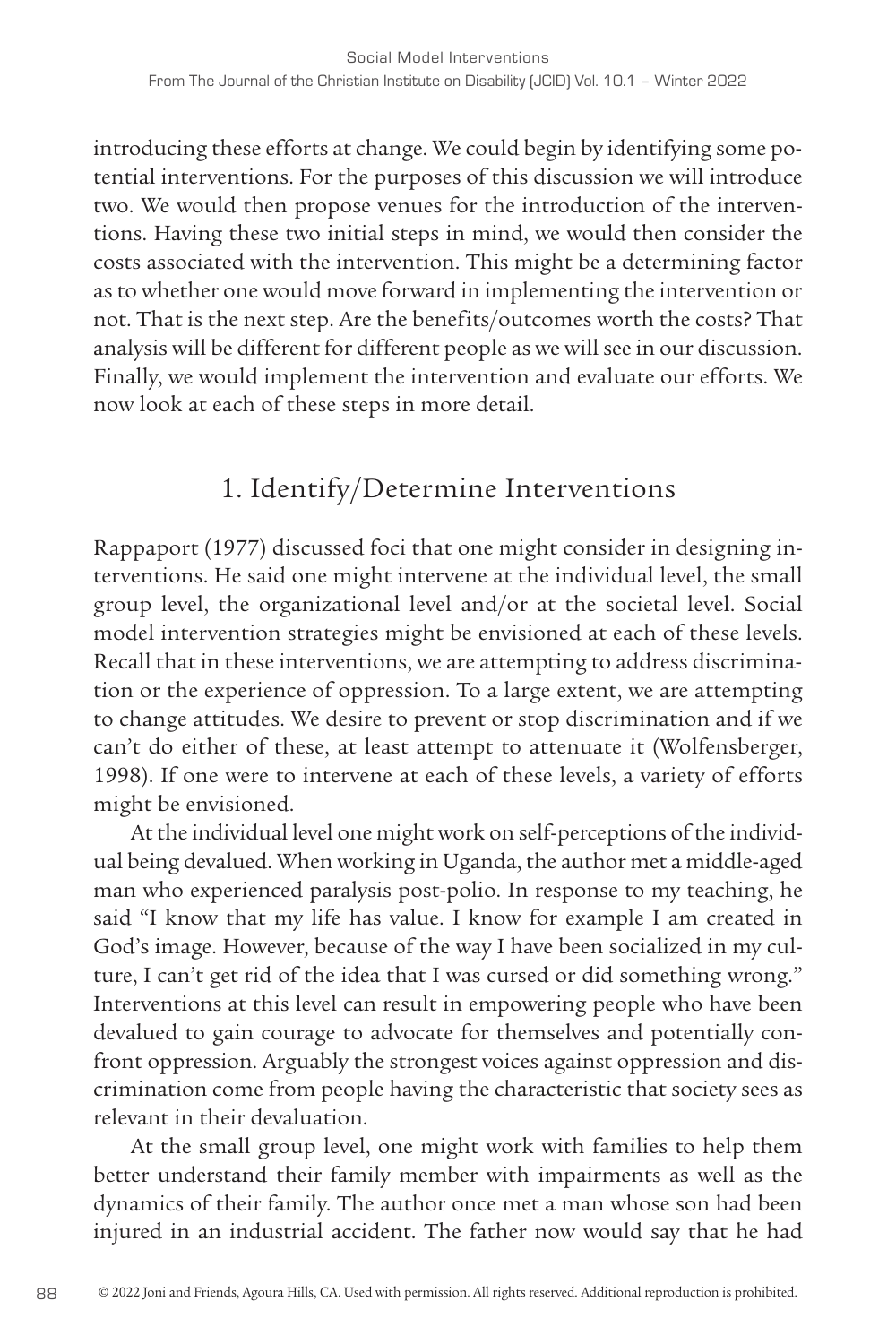"half a son" because the young man was paralyzed from the waist down. We tried to confront this notion in as positive a way as possible. However, this gives insight how even loving family members can be agents of devaluation or discrimination.

 At the organizational level we might intervene in local churches or other community groups that offer the potential for integration into the community. We will unpack this a bit more later, however, using the tenets of the organization, we can attempt to bring about change. The Christian church, for example, has a very checkered history of at times facilitating beautiful outcomes and at other times contributing to exclusion. In recent decades, the teachings of the Bible have been brought to bear, arguably in new ways, such that the Christian community has been involved in self-examination and are increasingly changing in positive ways how they love people, particularly those with impairments.

At the societal level, there are laws that might be passed like the Americans with Disabilities Act which can assist with physical integration into the community. However, the social changes that need to occur cannot really be legislated. Yet, there are other ways efforts could be developed to influence societal attitudes. The author has often thought about developing what might be called a friendship initiative. The initiative would attempt to bring groups together to advocate for the development of friendships with persons with disabilities who are arguably not being invited to friendship to the degree that those without disabilities were. This is particularly true among those with and without disabilities. This is not to demean friendships between those who have been segregated because of intellectual disabilities, for example, but to attempt to broaden the opportunities for friendship between persons with and without disabilities. A campaign that brought together political parties, religious groups and others could be envisioned because the desire that people would have friendships is something that most people would embrace. This type of initiative provides an example of how people might mount a societal change effort focused on people's attitudes.

But there is a key consideration that must be taken into account: ". . . social policy can only be formed if private problems are made public because if a problem is seen as a private issue, then public responsibilities are forgotten. When they are seen as public problems then action ensues" (Owens, 2015, p. 394). Owens appeared to be advocating for some form of legislation, but likely few social model problems can be addressed in this way. Attitudinal change occurs in ways that likely don't depend on legislation or litigation.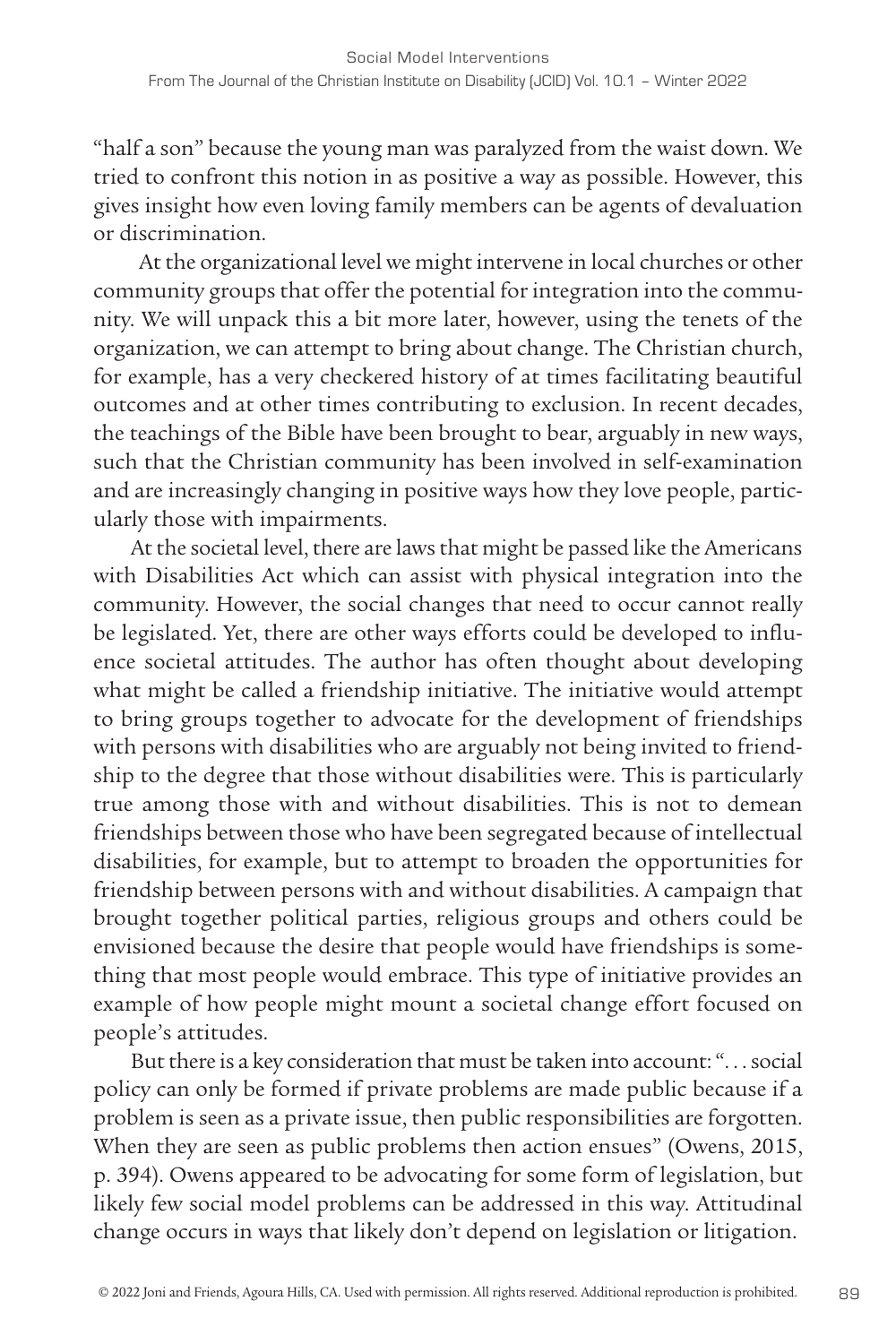# 2. Identify/Determine Venue(s) for Change

Just in the discussion above, one could envision venues for facilitating social model change. One might work with families, churches, government agencies, schools, or through groups having the influence to facilitate national initiatives. Are we willing to work through venues that could bring social change?

I believe that too often, even if we have the desire to bring change, we are unwilling to use the venues that could lead to change. It is as if we say, "I want sick people to get better, but I refuse to take them to the hospital. I will only take them to the beach to get better. I don't believe in hospitals so I refuse to use the hospital as a place to facilitate healing." We will even create laws to separate efforts at healing sick people from the hospital. That implies that we aren't really interested in sick people getting better unless they will get better on our terms. In other words, we are not at all interested in sick people getting better, we are interested in supporting a predetermined perspective. Should sick people get better in a hospital, we both denigrate the fact that they actually got better and we dismiss their actual healing because it doesn't fit our political narrative. Governments are replete with people who think this way. This is why we shouldn't trust governments independent of our political affiliation. But if we find that sick people get better by going to the hospital, and we truly want sick people to get better, we should support sick people going to the hospital.

#### Where Is Change Occurring?

Where in society is there currently significant change occurring relative to inclusion, acceptance and love toward people with disabilities? Arguably, it is occurring like never before within the Christian community, the Christian church. An aspect of this change could be an improved response to ADA requirements, but we are talking about social model changes. People with impairments are being invited in like never before. There is still significant room for growth and change that needs to occur. But the Christian church may be the perfect venue for societal change. Limited research has been done on the actual growth of ministries to persons with disabilities, perhaps an indication of the changes occurring in churches, but there are some anecdotal observations from social media might give an indication of the recent changes. A Google search of the term "disability ministry" yielded 70,500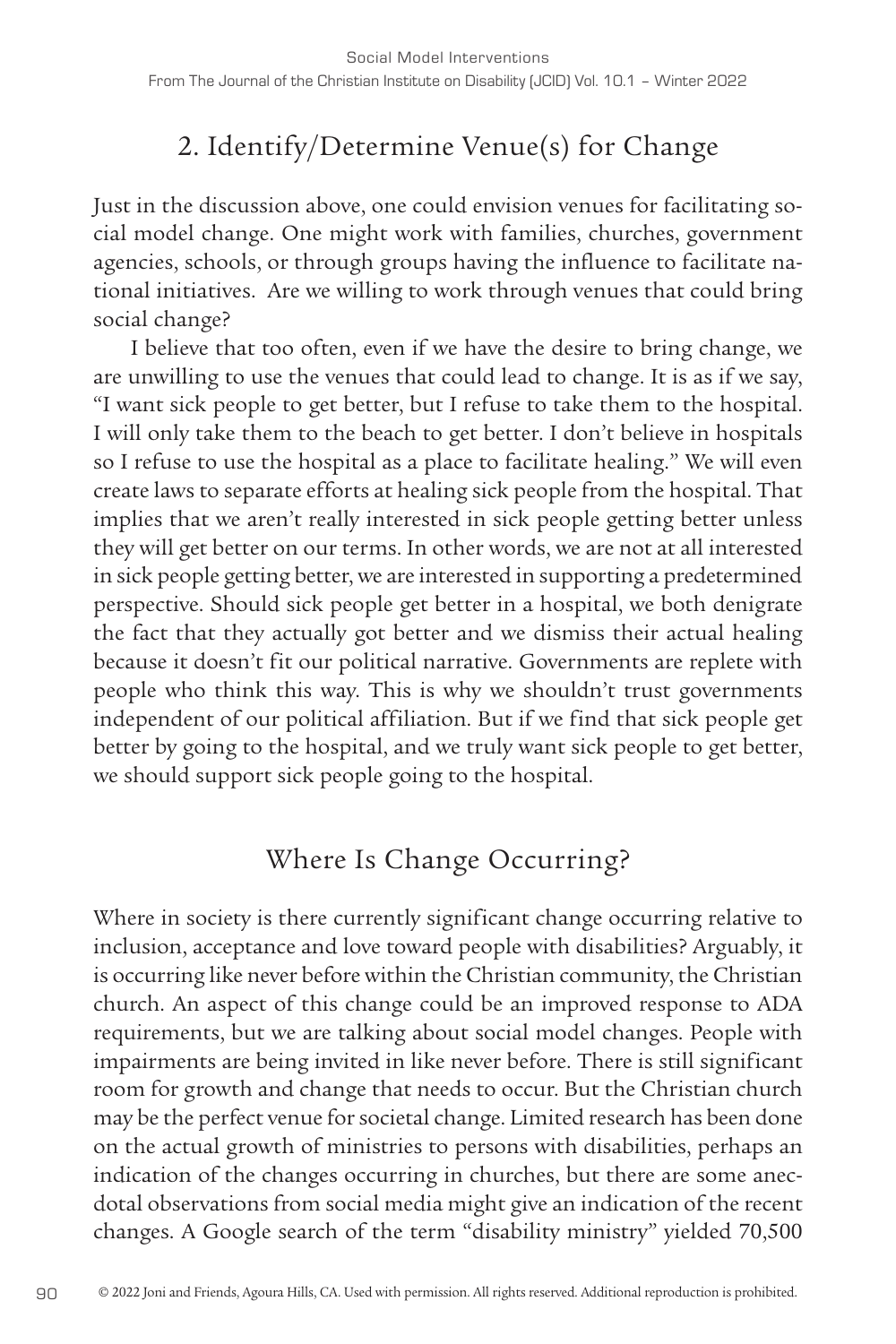results. The Facebook group called, "Special needs and disability ministry leaders forum" boasts 2,000 members.

Someone might argue that not all religious groups nor even all Christian churches are accepting of persons with disabilities. I wish that were not true, but I have to agree. However, one would think that because of the benefits accrued from those that are supporting persons with impairments, agencies would take the time to know which ones they were, what they were doing and which ones were not. The benefits to people are so extensive. However, for want of a phone call, agencies are unaware and/or uninterested in finding out about who these churches are.

I live in a small town called Redlands. In Redlands, there over 50 Christian churches. Some of these churches are reaching out to persons with disabilities and their families. But let's consider my church as an example. Around 1990, we began working to include adults with disabilities, particularly intellectual disabilities. To our knowledge, we were the first in the community to do that. It was very small at the start, but now includes as many as eighty people each week. This is a great option for those with impairments who now attend, however, we have also facilitated another thousand people from our community having regular interactions, at church, with people who were hidden from them in the past. Leaders of our church will now often say that disability ministry is "part of the church's DNA" and it may be the "signature ministry" of the church. Have we addressed a social model understanding of disability for all of Redlands over the years? Maybe. But for sure we have challenged culture and attitudes of the thousand who attend our church. Imagine if another church embraced this change, and then another and then another. Changing one local church is likely much easier than changing an entire community. It is as if each church is another building block in changing a community. Block by block we reduce oppression and discrimination toward a particular group of people. We enfold them into social support networks where they reap the benefits of participating in an existing network (McNair, 1997). No laws were passed, but that is fine because laws cannot make the kinds of changes we desire. What has happened is that people in a small, changeable, venue were changed. Using their final authority, they were shown what the Bible says about loving ALL their neighbors and this expectation spread throughout the church like yeast through bread. As stated, we are far from perfect, but we are better at loving our neighbors than we were 30 years ago.

Can you see how this venue is ripe for facilitating social model change across society? All of us, if we were really interested in reducing discrimination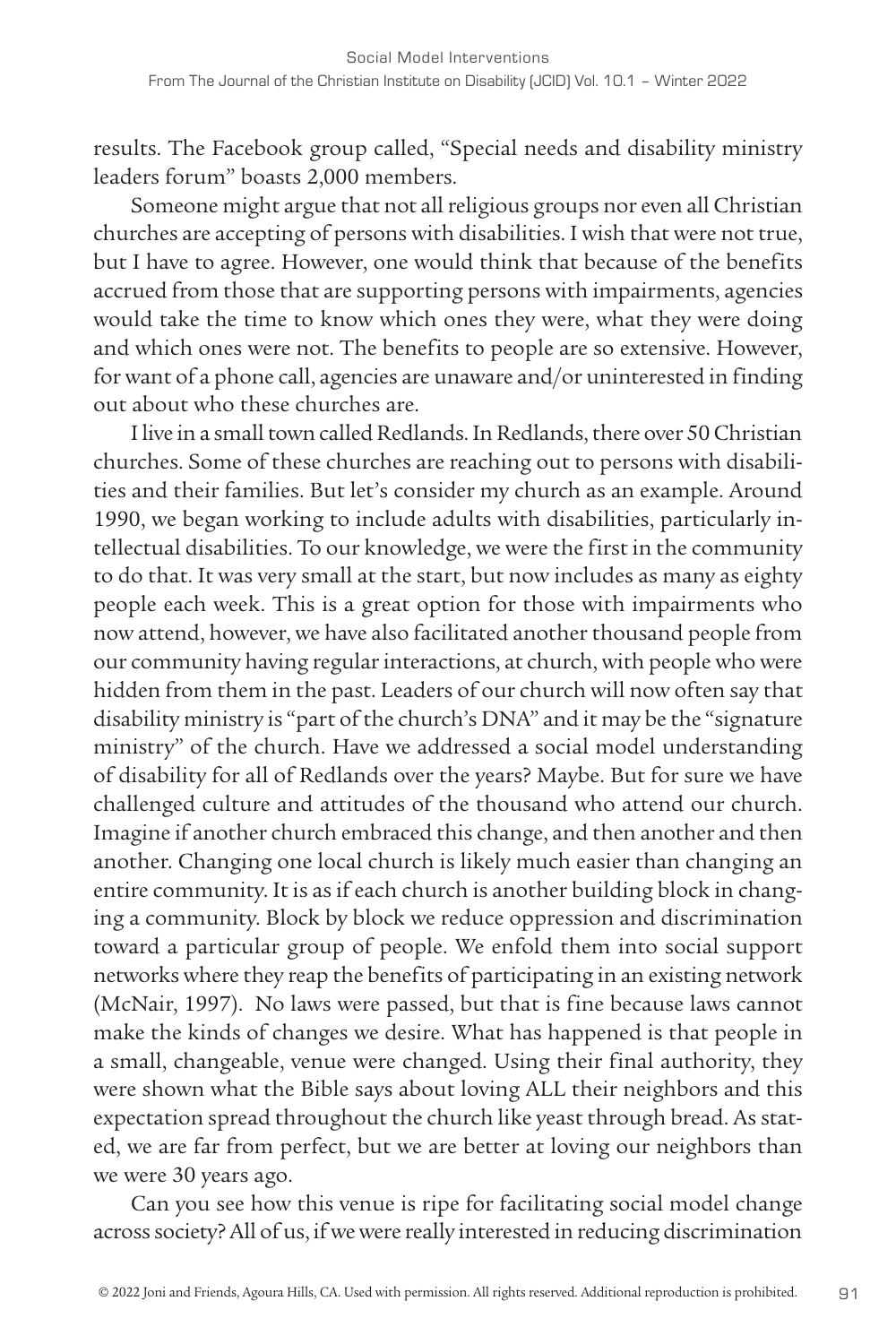and oppression, would support this venue for change. Do you not believe in God? Even if you don't, it shouldn't matter if you are really interested in societal change that improves the lives of persons with disabilities because this is where it is currently happening. But you can hardly imagine mainstream media, or political parties, or even human services supporting this venue for change. Once again, this implies they are not interested in social model change. They are only interested in supporting their particular narrative, and those who are experiencing social healing (McNair & Rhodes, 2020) or the benefits of social ramps (McNair & McKinney, 2015) are not considered. This is not an overstatement. We need to be clear eyed in looking at what governments, human services and agencies are supporting. In the 30 plus years of the ministry at our church, I am aware of only one individual who became a member of our group from a referral of a state agency charged with supporting people with intellectual disabilities. A recent informal survey of disability ministry colleagues revealed the same result across the country. Why would that be, when members of our group develop many relationships with community members, benefit from numerous social gatherings and receive food, money, medical and emotional support at no cost to the individuals, their families, or the government? It occurs because it doesn't fit with a political conviction about the nature of the so-called wall of separation between church and state. More accurately, it reflects a highly contested interpretation of the First Amendment, understanding the Establishment Clause to mean government agencies cannot in any way support church activities, whereas the 1971 *Lemon v. Kurtzman* Supreme Court decision resulted in a much looser three-part test that allows for various, (including financial) government support to churches. They refuse to accept the idea that people experience inclusion and belonging through churches so they prefer that they are isolated and unincluded. Once again, these are not rational decisions. They are political decisions.

When we think about disability, we recognize it is a combination of impairments experienced by individuals (called the medical model) and the discrimination toward individuals with impairments (called the social model), that we have been discussing. Should we desire to facilitate improvement in the lives of persons with disabilities, we would help them to address their impairment and but also equally address societal discrimination. However, human services agencies focus on individual impairment rather than addressing social discrimination. At the risk of over-generalizing, that is often because the system of support is not designed to address social discrimination, or agency staff may feel that such responsibility is beyond their scope of work.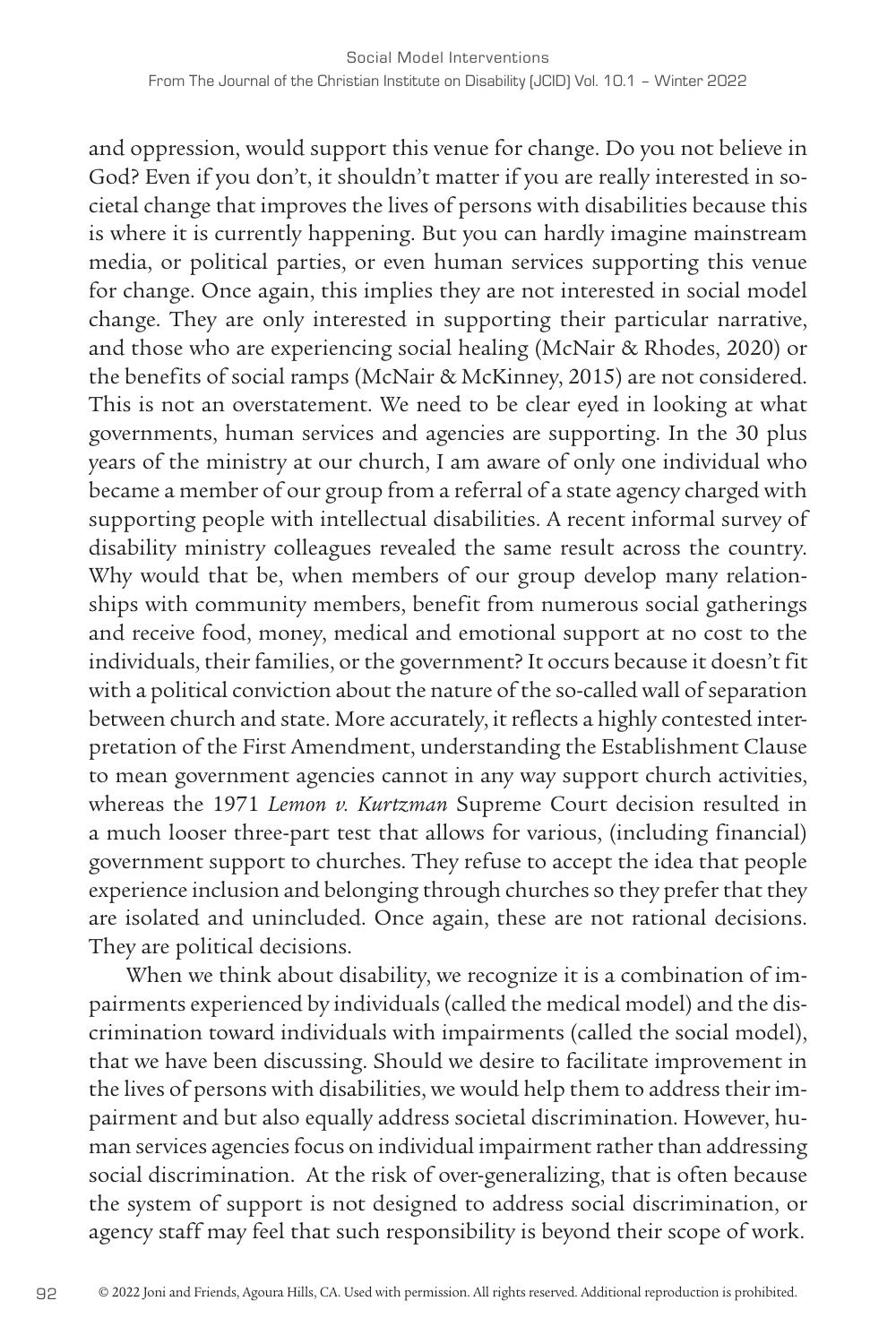Imagine I am a member of a group that experiences discrimination from the larger society. You, as my government agency support person, are charged with facilitating my integration into that larger society. Yet, all of your efforts are exclusively focused on "improving" or "fixing" me. You do nothing to address the discrimination I experience. It is as if you say, "we can reduce discrimination by fixing you." In other words, "If we can make you more acceptable, discrimination will decrease." At its worst, that could be the underlying reason for exclusively medical model approaches from human services. I am at fault for the discrimination I experience. But it could also be, that human services either don't know or don't care about social model interventions to reduce discrimination. This is in spite of the comment often made to me by persons with disabilities, that "the hardest part of having a disability is often not the disability, but the way you are treated because you have a disability." Human services, in the things that they refuse to do, act as if they don't understand this, or are uninterested in attempting to address this.

So as a starting point from this discussion, there is an initial venue for social model change comprised of two parts. As described, the first part is the rapidly changing Christian church/community and second and related, is a professional and human services community that appears to ignore and not introduce their clients to this opportunity.

A second venue at the societal level, is the friendship initiative mentioned earlier. It is challenging to try to influence the broader society, all at once, on social model kinds of issues.

But a goal could be to increase friendships among people with and without disabilities. There is literature (Amado, 1993, 2013; Baca & McNair, 2013; Wolfensberger, 1998) which indicates that people with disabilities are likely not invited to friendship to the same degree as those without disabilities. Oftentimes people need to be paid to be in relationship with someone with an impairment. In describing the initiative, much work would revolve around the definition of friendship, the benefits of friendship, the experience of friendship for persons with disabilities, and then the actual proposed activities of a friendship initiative team. The definition of friendship is particularly important as both those with intellectual disabilities in particular, and those providing services can be confused about what friendship is and who a friend is (Baca & McNair, 2013). There is also significant confusion about what community integration is (McMichael-Pierce, 2015) a critical aspect of this type of friendship. Perhaps if people understood the experience of those with disabilities,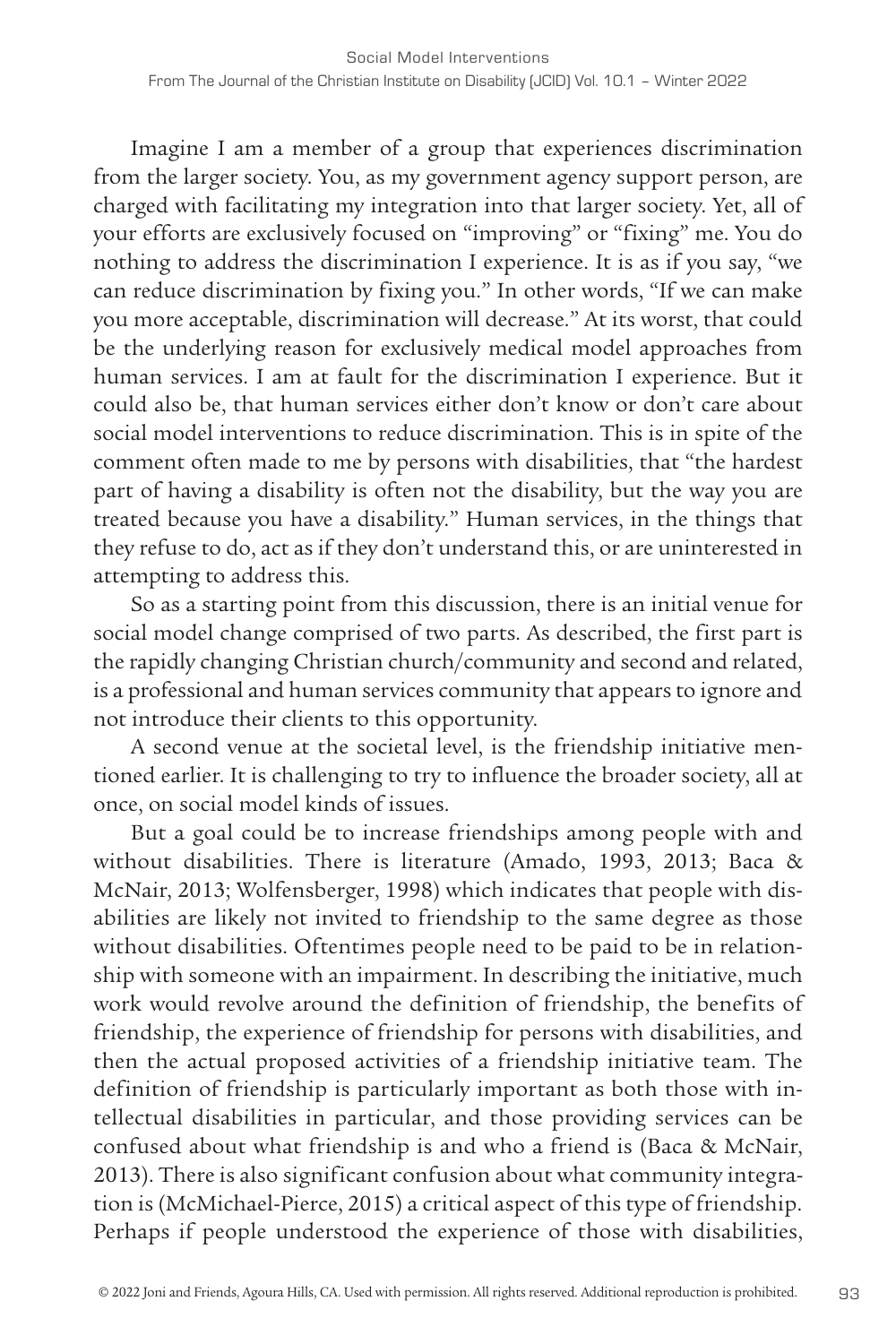they would be willing to be part of the solution. An important part of such an initiative would be education about the life experience of persons with disabilities. With that information, the initiative could then move to proposing that people without impairments would invite those with disabilities to friendship to the degree they were able. It would also include persons with disabilities inviting those with more severe disabilities (intellectual, mental illness, etc.) to friendship as well. A well thought out campaign on this issue would likely unite people across a variety of dividing lines (political, religious, etc.) and perhaps even gain government funding and other forms of support. It could be a national initiative from the president or Congress that would benefit all.

As stated above, you can see that perhaps there would be pronouncements in support of the initiative from government and other officials, however, no laws are needed to be passed. A robust campaign would include public service announcements and social media support, but even these aspects of the intervention might largely be donated to the cause. In the end, this initiative could have a significant impact on the lives of all citizens. As people stepped up to support their neighbors, there could even be the possibility of less government funding being needed to support people who now experienced much improved integration into the community.

#### 3. Determine Costs and How They Will Be Paid For

Based on their view of what is needed for and by the party at issue (i.e., what they perceive as a positive future for that party), the decision-makers can then decide what "costs" would have to be paid to obtain this end, and whether the "costs" are worth the intended outcome (Wolfensberger, 1995, p. 164).

As in the illustration provided earlier, one could show you pictures of a beautiful place. However, you have to decide whether you are willing to pay the cost to get to that place. The social model describes the discrimination faced by persons with disabilities. That can lead to reflection on an alternative to discrimination. You could call it social healing (McNair & Rhodes, 2020). Yet, are people willing to pay the price to achieve the alternative outcomes? As we have indicated thus far, oftentimes they are not. As I previously described (1997),<sup>2</sup> costs can be financial but also other things. Wolfensberger (2003) described costs in the context of advocacy.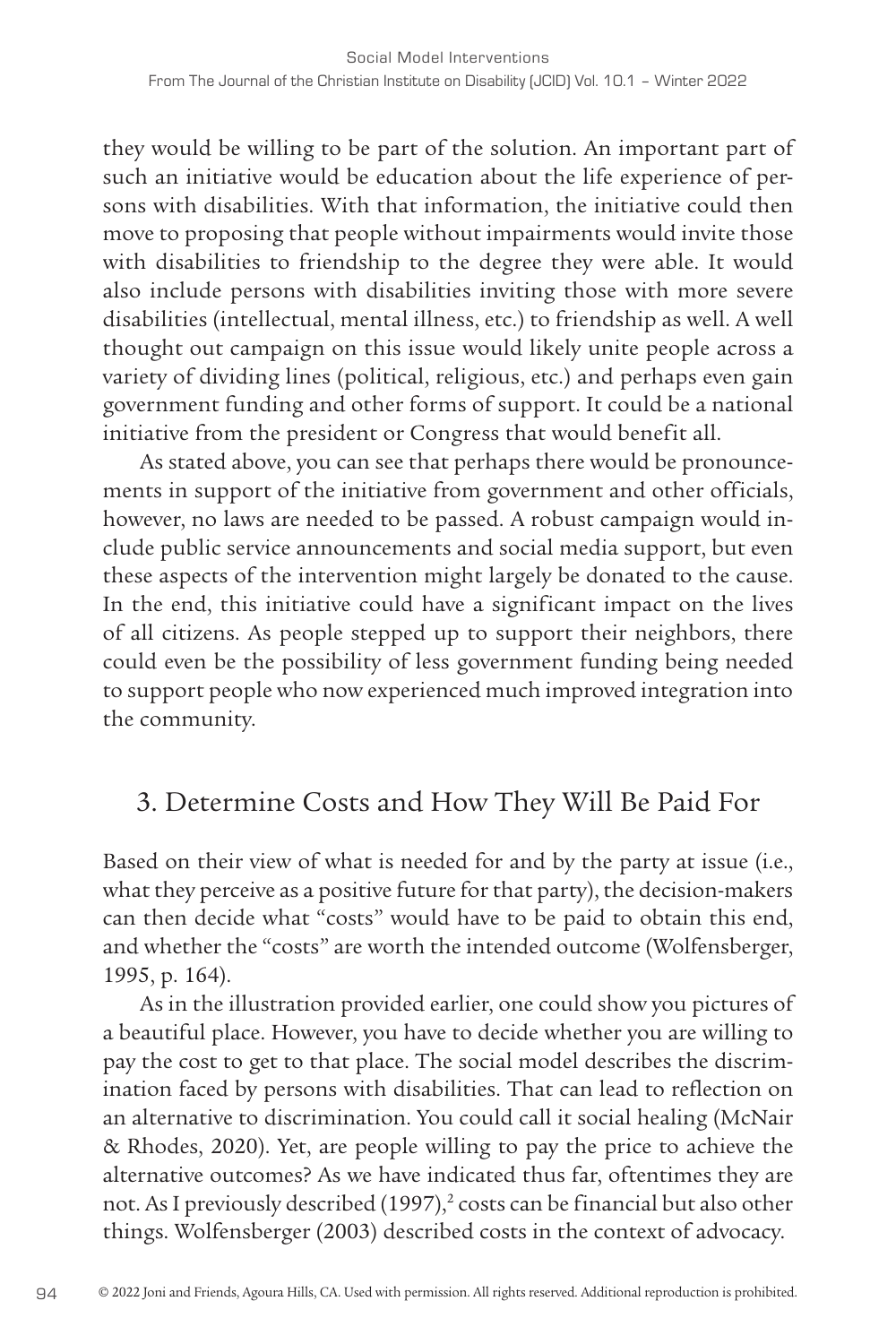This distinct cost may involve any number of things: time that one would much rather have spent on something else, wear and tear on one's emotions, such as one would ordinarily avoid; investment of one's material substance and possessions; sacrifice of rest, sleep and/ or recreation; etc. Indeed, the cost may involve one of the highest prices of advocacy, and that is being at risk, such as the risk of incurring resentment and hostility from others, of being taunted, or becoming an object of ridicule, of being considered foolish or crazy, of being rejected by one's peers and colleagues, of being in danger of loss of job…Indeed, without significant cost, an action should not be viewed as advocacy... even if it is otherwise valuable action (p. 123).

Clearly, the above are not always associated with social model change although they may travel with advocacy. However, one must understand that there are indeed costs that can go far beyond just financial costs. The costs Wolfensberger (2003) describes above could be applied to friendship, loving one's neighbor, or changing attitudes. Advocating cultural change, even toward the most honorable of ends, can meet with resistance and significant cost. This leads us to the next consideration.

This simple bifurcation for the purpose of analysis hopefully will not obscure all of the steps and uncertainties in a persuasive argument about disability policy. Among them are (1) whether the disadvantage at issue is morally relevant – whether it ought to be considered a social problem; (2) whether one can accurately identify a social abuse or disadvantage in the given situation; (3) whether any such social cause is unjustified, irrational, or illegitimate; (4) whether attempting to eliminate any such social cause is feasible and cost-justified in light of predictable gains, losses and available alternatives (Samaha, 2007, p. 1286).

# 4. Are Results/Potential Interventions Worth the Costs?

"The implication of the strong social model is that there is the possibility of a world without disablement. Society could be constructed without barriers, and people could be equal despite their impairments" (Shakespeare, 2004, p. 14). Shakespeare in a clear and simple way describes the results we would hope to achieve. The attainment of such a goal would be hugely beneficial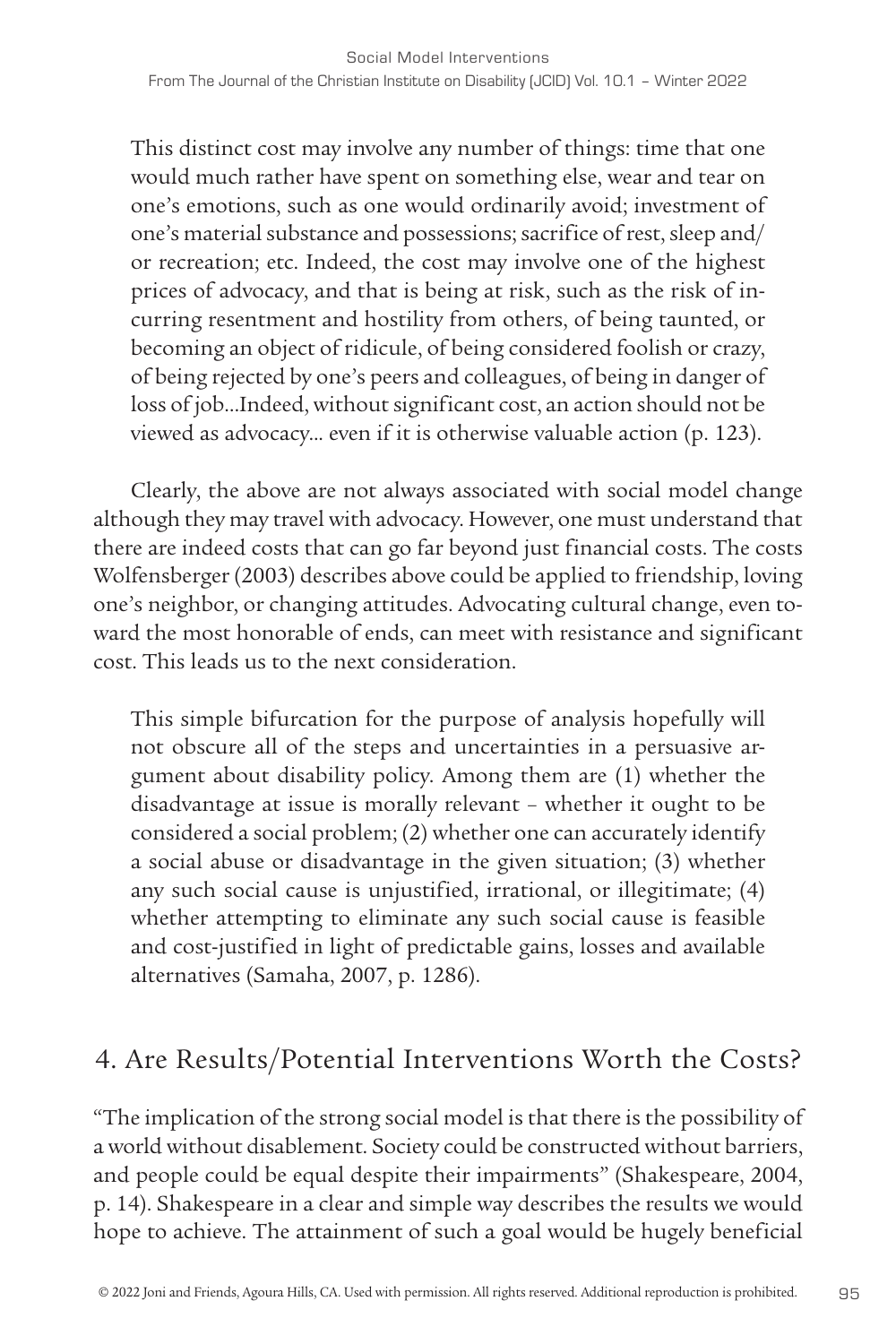to the entire community, the whole nation. Is this possibility worth the costs? Oftentimes that is what social model interventions are seeking to communicate about and advocate for.

In 1997, I (also later in McNair, 2000) wrote about networks supporting adults with disabilities in the community.<sup>2</sup> In that article, I described the costs associated with network development and participation across the four types of networks I described (state supported, contrived, existing and self-developed). One conclusion of that article was that the existing network, of which I argued the local church was an example, had costs mostly associated with attitudinal areas. I spoke then of the potential of that group if it would only be willing to embrace the costs, largely described in terms of cultural change that would lead to the end Shakespeare (2004) stated above. The exciting news is that the Christian church and community is increasingly willing to embrace the costs needed to facilitate social model changes within their communities! This is evidenced in the growth of interest in issues related to Christianity and disability internationally, of the development of ministries nationally, and the presence of people in churches locally. It seems there is a change occurring implying an understanding and embracing of costs associated with social healing (McNair & Rhodes, 2020).

#### 5. Intervene and Evaluate Outcomes

In some ways, these types of interventions are not entirely new. There has been significant societal change in a variety of areas, without any laws being written. Instead, community campaigns have resulted in cultural change. We have already seen significant change in a variety of churches who have embraced the idea of ministry to persons with disabilities. As we attempt other forms of intervention at different intervention levels, we will learn about what works and alternative ways of facilitating success in the reduction of discrimination and oppression.

#### Conclusion

The social model of disability attempts to explain some of the significant challenges faced by persons with disabilities as resulting from devaluation and discrimination. Laws like the Americans with Disabilities Act can make significant progress in making the physical community accessible. However, there is another aspect of the community, arguably equally if not more important than to change, than the physical environment, and that is the social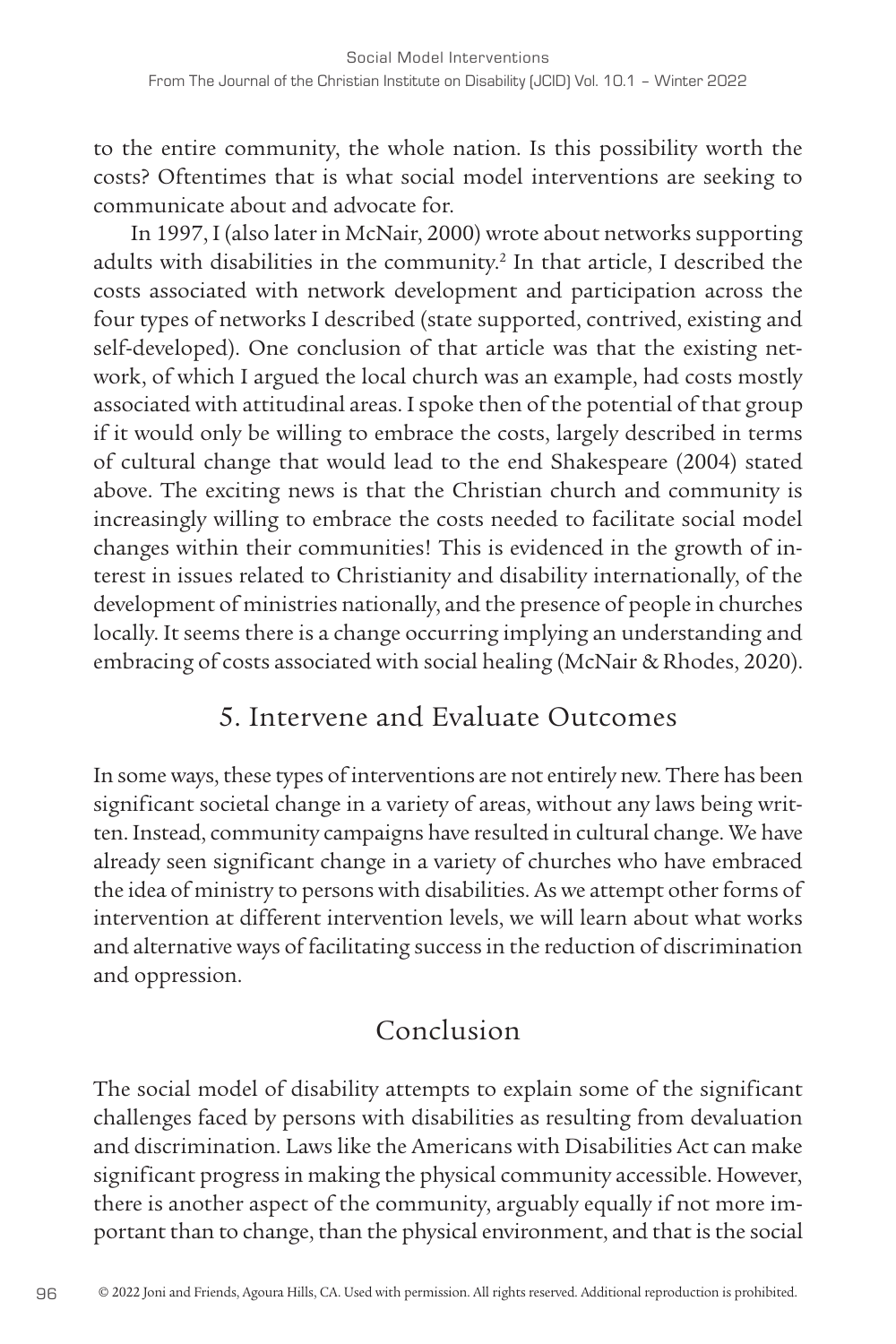environment. Social model interventions attempt to understand people's experience and then intervene to change the attitudes and behaviors of the social environment. It is time that this type of intervention is embraced in all its forms for the betterment of the lives of people experiencing discrimination.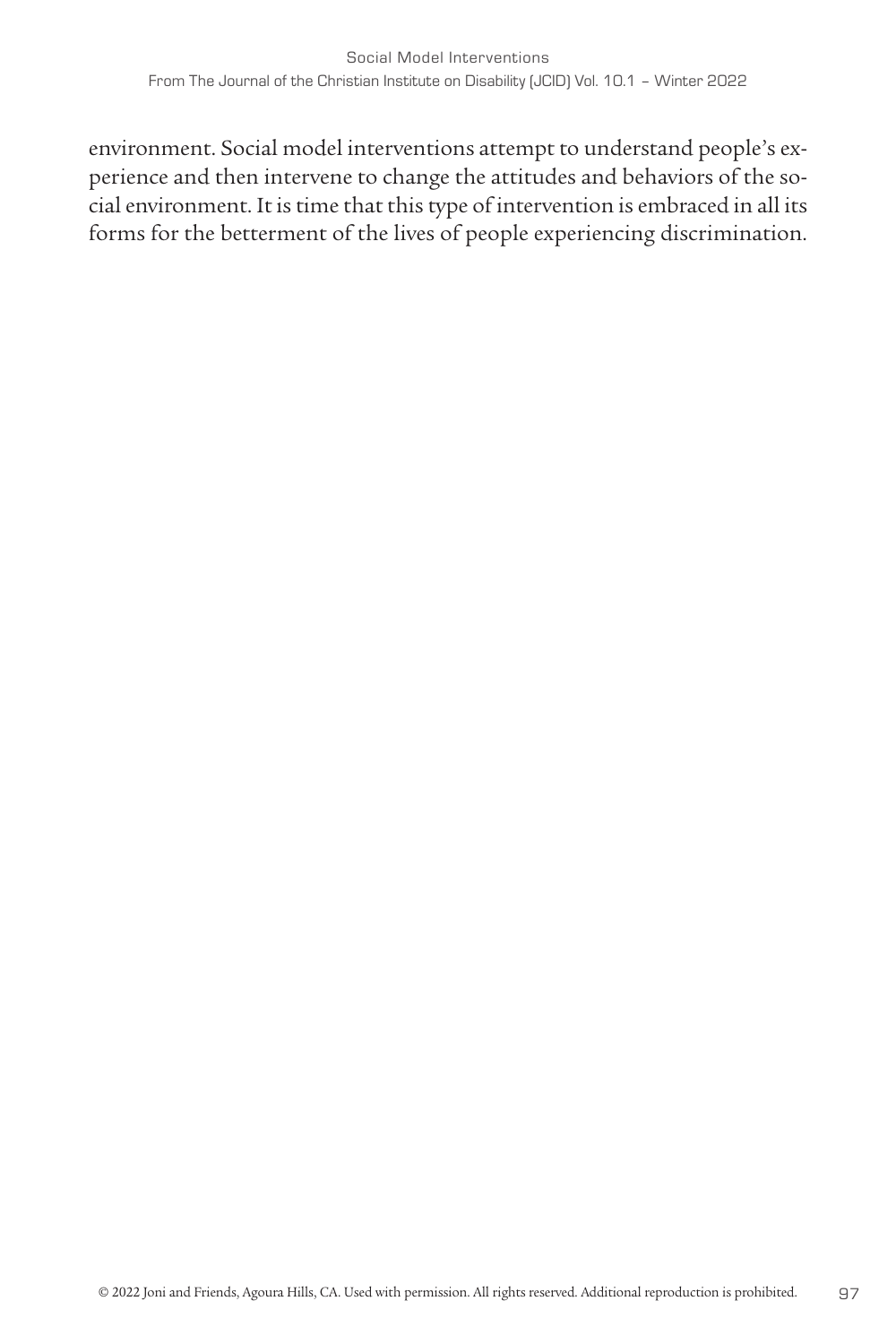# **NOTES**

1. Wolfensberger's (1998, p7-8) entire quote on devaluation:

"In our society, wealth and material prosperity and possessions are highly valued. This means that the opposite of wealth is devalued, name poverty.

In our society, health and physical beauty of the body are valued. This means that sickness and physical deformity –especially if it is serious or chronic—are devalued.

Our society has begun to place a high value on youth and newness, which means that oldness has become devalued.

Our society values competence, independence, and intelligence. Thus, incompetence, dependence, and low intelligence are devalued, especially if long-term.

Our society places a high value on productivity, achievement, and material contribution. This means that anything seen as unproductive, as being more of a drain than a benefit to others, is devalued. This also means that poverty is very devalued, as mentioned.

Increasingly, our society has come to value individualism and pleasure, to the point of unbridled hedonistic "choice." This means that lack of individuality is devalued, as well as anything that constitutes a demand that one sacrifice some of one's own individualism and ease.

Because any of these characteristics or conditions may be associated with people, those people who are seen as having devalued characteristics and conditions will themselves become societally devalued, i.e., they will become objects of social devaluation. This because poverty is devalued, so are the poor. Because oldness is devalued, so are the elderly. Because illness is devalued, so are the seriously ill, the chronically ill, and the terminally ill. So in order to understand *who* is apt to be devalued in our society today, we must become very aware of *what* our culture values positively, and *what* it therefore devalues" (Wolfensberger, 1998, p. 7-8).

2. McNair (1997) Network evaluation criteria:

# Criteria for Evaluation

In order to evaluate the usefulness of networks, we must first design criteria for the evaluation. The following criteria have emerged through examination of the literature and discussions with students and colleagues. Each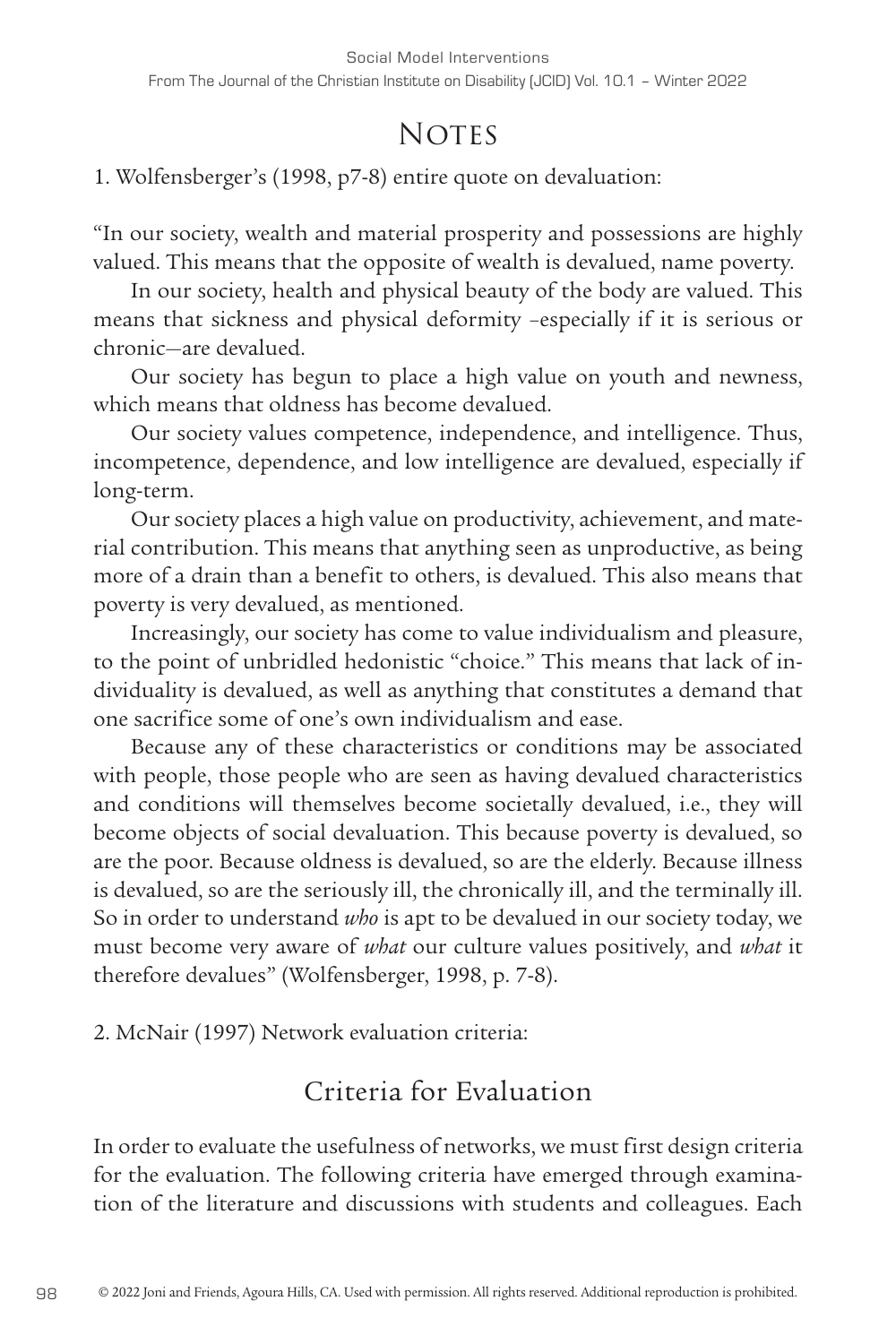evaluative aspect is described below. We will then discuss the four types of networks and evaluate them according to our criteria.

**Durability/Stability**-This criterion relates to the toughness of the network. A durable network is probably preexisting, will be dependable and largely predictable.

**Extensiveness**- This criterion relates to issues of integration.

**Laterality**- A lateral network will foster contacts with individuals similar to oneself in terms of variables such as socioeconomic status, beliefs, ethnicity, educational expertise and vocation. Vocationally, it corresponds to the notion of "job-alikes."

**Variability**-A variable network will foster contacts with individuals different from oneself in terms of ethnicity, educational expertise, vocation, beliefs, and disability.

**Verticality**- A vertical network will foster contacts with individuals higher or lower than oneself in terms of variables such as socioeconomic status, education and employment.

**Number of Members**-This variable addresses the number of people who make up the network

**Community Position**- This criterion addresses the manner in which the network is oriented toward the community. Networks may facilitate interaction between the community and the individual. Networks might also usurp community involvement by turning interfacing membership over to professionals. Community positioned or oriented networks should result in community awareness.

**Potency**-This criterion assesses the ability of the network to meet an individual's needs.

**Physically**- Physical needs include food, clothing and shelter. I

**Emotionally**- Emotional needs include acceptance and emotional support.

**Spiritually**- Spiritual needs include framing ones reason for being, ones relationship to a "higher power," ones basic belief system, etc.

**Naturality**- This criterion addresses the degree of naturalness of the network.

**Existing**- An existing resource has a greater likelihood of being natural than a newly created one. Our earlier definition indicates that a new resource will probably not be experienced by the majority of people. It is therefore less likely to be natural. Distinction must be made, however, between a duplication or variation of a current pattern of support and the creation of a new pattern of support.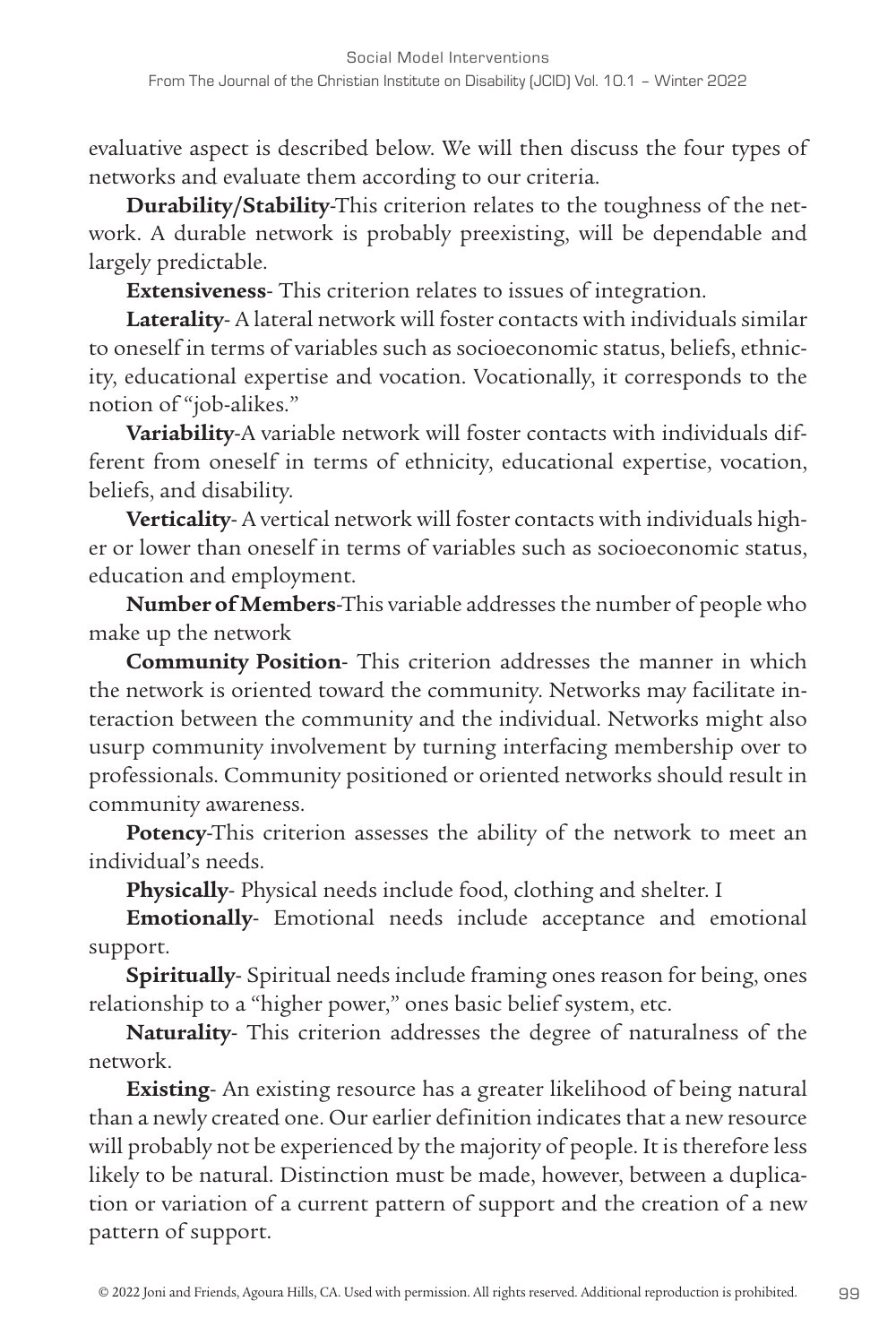**Normalizing**-Using the normalization principle, a network with this characteristic facilitates treatment individuals with disabilities as normally as possible.

**Natural**-This variable goes back to the notion of the experience of the majority of individuals in a particular society. The experience of the majority across socioeconomic, ethnic and other boundaries would be considered natural.

**Promotes Independence**-This variable addresses whether the network encourages an individual to be independent.

**Provides Dignity**-The idea behind this variable is dignity versus charity. If involvement in the network is something the individual is proud of, it most likely provides dignity.

**Potential for a Network Member to Contribute to the Network**-Involvement in a network implies a mutual benefit to the individual and the network. If a network member is unable to contribute to the network, questions might be raised relative to that individual's standing within the network. What is considered a "contribution" is determined by the network. If a network is comprised solely of supporters and takers its naturality might be called into question.

**Cost**-Networks can be evaluated strictly on the basis of cost. Financial and otherwise.

**Financial**-This variable addresses the financial cost of a network.

**Other-**This variable addresses other costs which might be associated with membership in the network (time, emotional support, submission to a doctrine, etc.)

**Associated Bureaucracy**-Some networks have significant bureaucracy associated with involvement in the network.

**Eligibility Criteria**-Often, networks have specific written criteria which a potential network member must meet prior to being admitted.

**Waiting Period**-With some networks, in order to avail oneself of the benefits, there is a waiting period.

**Criteria for Ongoing Participation**-Once admitted, the network may require a particular status for continuance as a member.

**Reduplication**-This criterion asks whether the type of support being provided is being provided somewhere else in a manner which would satisfy more of the overall evaluative criteria?

**Sensitivity to the Individual Case**-Networks can become extensive. Services provided via a "network" can also be provided by some representative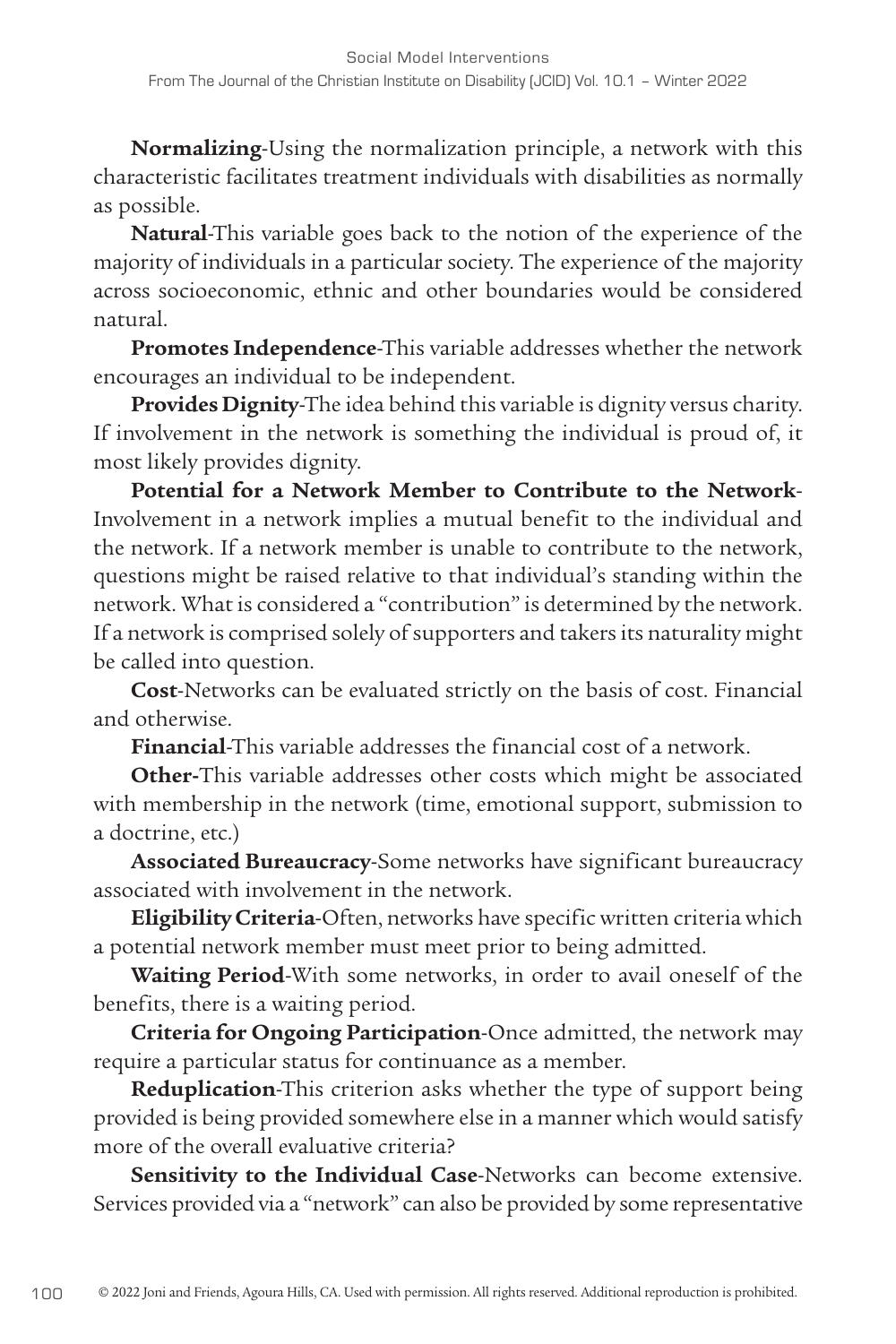of the network. The resulting case load will cause differing levels of sensitivity to each individual needing network support.

**Caring Distance**-The diminishing of concern/responsibility/effort (and possibly knowledge in the case of interpersonal caring distance) by people or groups as physical, interpersonal or administrative distance increases between these people or groups and the specific person, group, intervention or program of interest.

**Network Philosophy**- Networks will hold a common philosophy or code however loosely defined.

**Participation Rules**- Related to the eligibility criteria above, some networks will require potential members to acquiesce to a particular code or philosophy prior to offering network membership.

**Recruitment**- A network's philosophy might include a position on expansion or exclusion due to a variety of constraints (financial, bias, etc.)

**Connectivity**- The network may or may not encourage connectivity among members of the network.

**Accessibility**-An accessible network is one which is available to each individual member. Someone may have an extensive network, however, geographically it is not accessible, so the benefits which might be gained are minimized.

**Transportability**-This criterion looks at whether a network will travel with the individual member. Related to accessibility, if a network is not transportable, the benefits of the network are lost if one relocates.

# **REFERENCES**

- Amado, A. (2013). The courage to bridge worlds*. Journal of the Christian Institute on Disability, 2 (1)*, 11-26.
- Baca, J. & McNair, J. (2013). Almost friends. *Journal of the Christian Institute on Disability, 2 (1)*, 27-43.

Brown, P. (2014). *Red Rising*. Random House.

Centers for Disease Control and Prevention. Disability and Health Data System (DHDS) (2018). Available from: https://www.cdc.gov/ncbddd/ disabilityandhealth/infographic-disability-impacts-all.html#text=20millionadultsinthehavesometypeofdisability.

Kraus, L., Lauer, E., Coleman, R., and Houtenville, A. (2018). *2017 Disability Statistics Annual Report*. University of New Hampshire.

Amado, A. (1993). *Friendship and community connections between people with and without developmental disabilities*. Paul H. Brookes.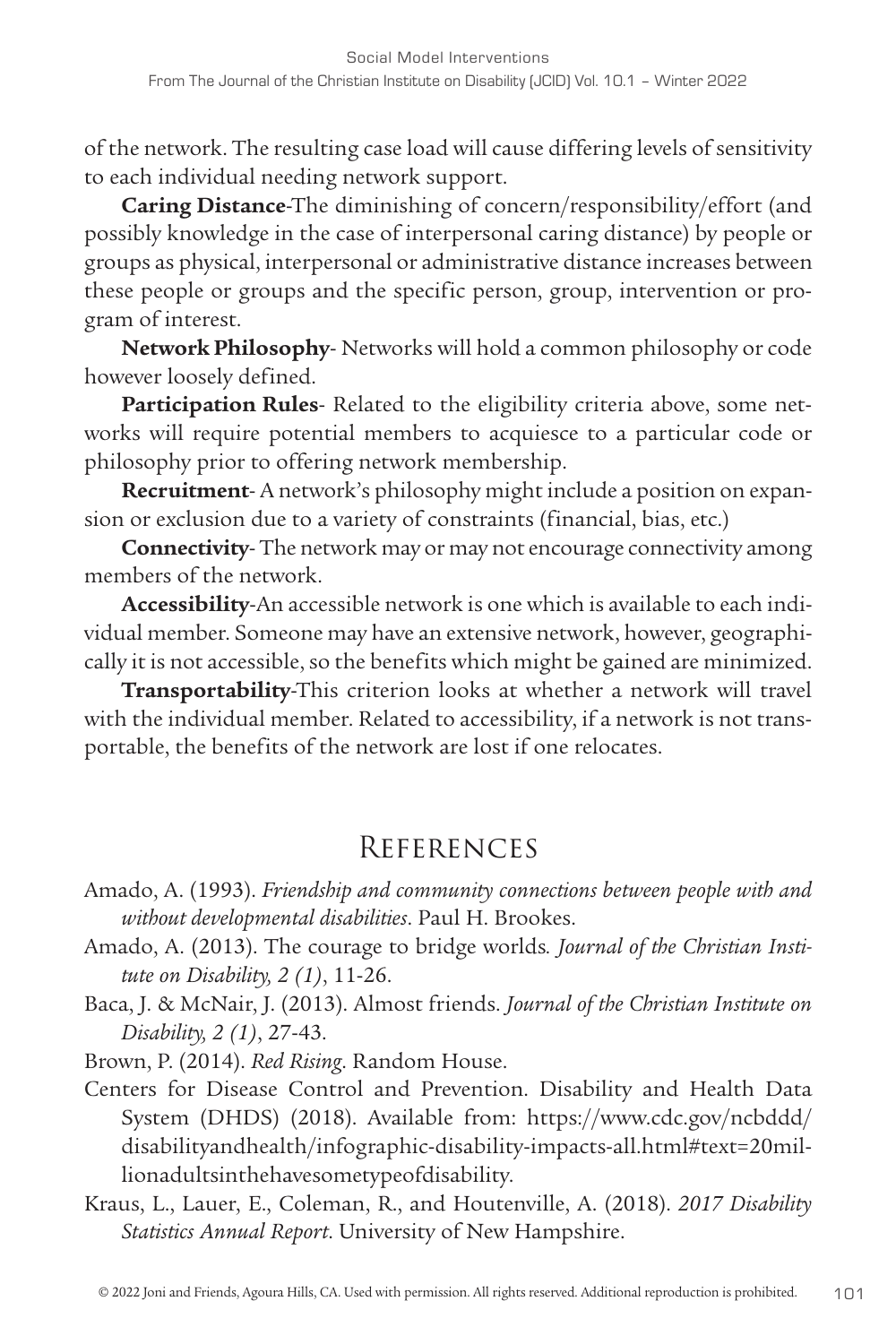- McMichael-Peirce, T. (2015). Is Community Integration Understood by Those Charged with Facilitating It? *Journal of the Christian Institute on Disability*, *4*(2), 41-54. Retrieved from https://journal.joniandfriends. org/index.php/jcid/article/view/113
- McNair, J. (2018). Theological perspectives on the valuation & 'meaning' of human impairment. *The SRV Journal, 12*(2), 83-90.
- McNair, J. (2000). The Local Church as a Network Supporting Adults with Disabilities in the Community: One perspective, *Journal of Religion, Disability & Health, 4:1, 33-56,* DOI: [10.1300/J095v04n01\\_03](https://doi.org/10.1300/J095v04n01_03)
- McNair, J. (1997). *A discussion of networks supporting adults with disabilities in the community*. Available at
- [https://disabledchristianity.blogspot.com/2020/08/networks-support](https://disabledchristianity.blogspot.com/2020/08/networks-supporting-adults-with.html)[ing-adults-with.html](https://disabledchristianity.blogspot.com/2020/08/networks-supporting-adults-with.html)
- McNair, J., & Rhodes, B. (2020). Social Healing: Cultural Change as an Alternative to the Devaluation of Persons with Disabilities. *Journal of the Christian Institute on Disability, 9(1),* 44-75. Retrieved from [https://jour](https://journal.joniandfriends.org/index.php/jcid/article/view/225)[nal.joniandfriends.org/index.php/jcid/article/view/225](https://journal.joniandfriends.org/index.php/jcid/article/view/225)
- McNair, J., & McKinney, B. (2015). Social Ramps. *Journal of the Christian Institute on Disability, 4(1),* 43-68. Retrieved from [https://journal.joniand](https://journal.joniandfriends.org/index.php/jcid/article/view/103)[friends.org/index.php/jcid/article/view/103](https://journal.joniandfriends.org/index.php/jcid/article/view/103)

Oliver, (1990).

- Owens, J. (2015). Exploring the critiques of the social model of disability; The transformative possibility of Arendt's notion of power. *Sociology of health & Illness, 37(3),* 385-403.
- Rappaport, J. (1977). *Community Psychology: Values, research and action.* Holt, Rinehart and Winston.
- Samaha, A. (2007). What good is the social model of disability? *University of Chicago law review, vol 74,* p 1251-1308.
- Shakespeare, T. (2004). Social models of disability and other life strategies. *SJDR, 6(1)*, 8-21.
- Shakespeare T., Watson N. (2010). Beyond Models: Understanding the Complexity of Disabled People's Lives. In: Scambler G., Scambler S. (Eds) *New Directions in the Sociology of Chronic and Disabling Conditions* (pp. 57-76). Palgrave Macmillan.

Supertramp, (1979). The logical song. On *Breakfast in America*. A & M.

Waldschmidt, A. (2018). Disability – culture – society: Strengths and weaknesses of a cultural model of dis/ability. *ALTER, European Journal of Disability Research, 12,* 67-80.

Wolfensberger, W. (2012). *Advanced issues in social role valorization theory*. Valor Press.